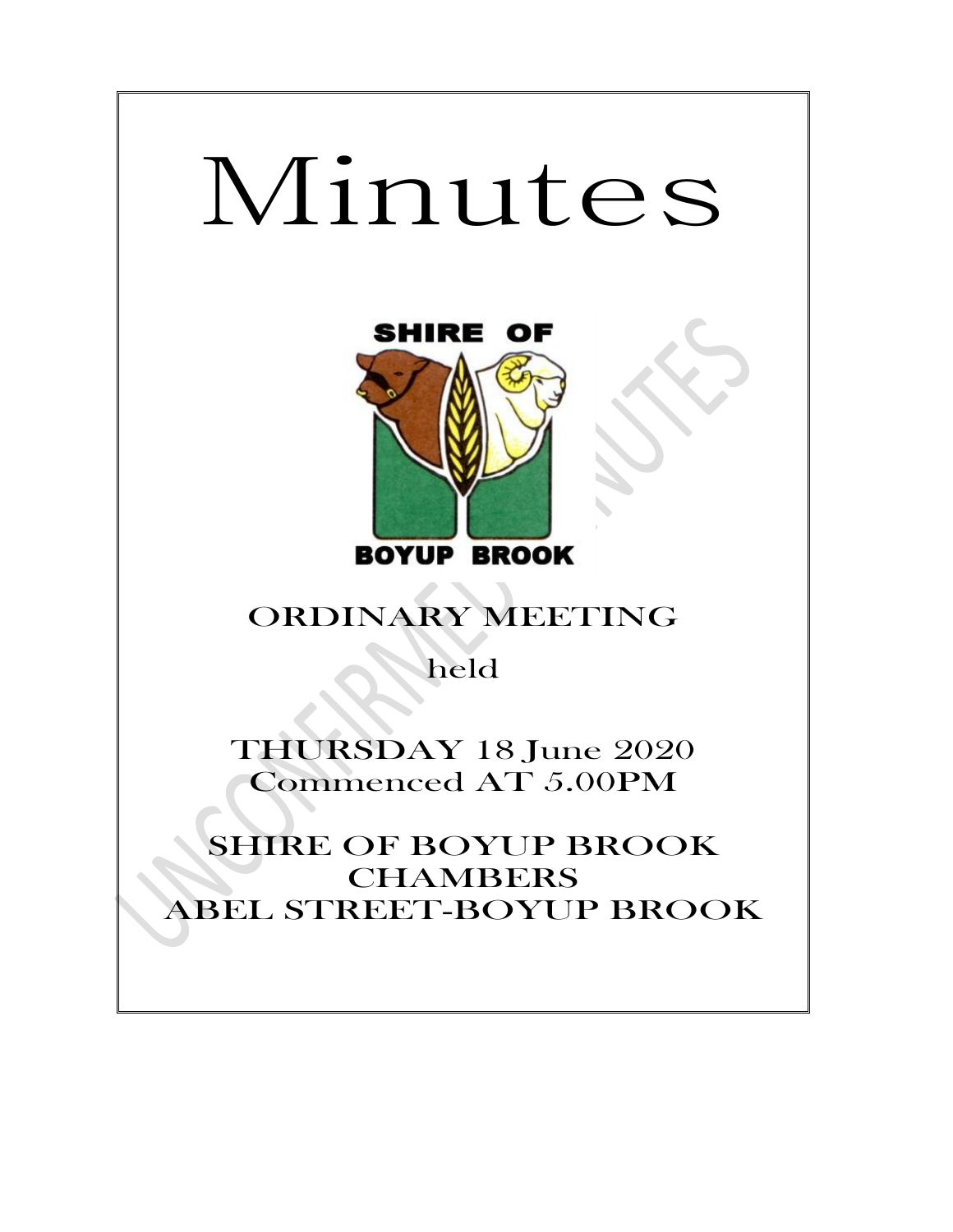#### **TABLE OF CONTENTS**

| 1.3      |                                                                                     |  |
|----------|-------------------------------------------------------------------------------------|--|
| 2        |                                                                                     |  |
| 2.1      |                                                                                     |  |
| 3        |                                                                                     |  |
| 4        |                                                                                     |  |
| 5        |                                                                                     |  |
| 6<br>6.1 |                                                                                     |  |
| 7        |                                                                                     |  |
| 8        |                                                                                     |  |
| 9        |                                                                                     |  |
| 9.1      |                                                                                     |  |
|          |                                                                                     |  |
|          |                                                                                     |  |
| 10.      |                                                                                     |  |
| 11       |                                                                                     |  |
| $12 \,$  | URGENT BUSINESS BY APPROVAL OF THE PRESIDENT OR A MAJORITY OF COUNCILLORS PRESENT30 |  |
| 13       |                                                                                     |  |
| 14       |                                                                                     |  |
| 15       |                                                                                     |  |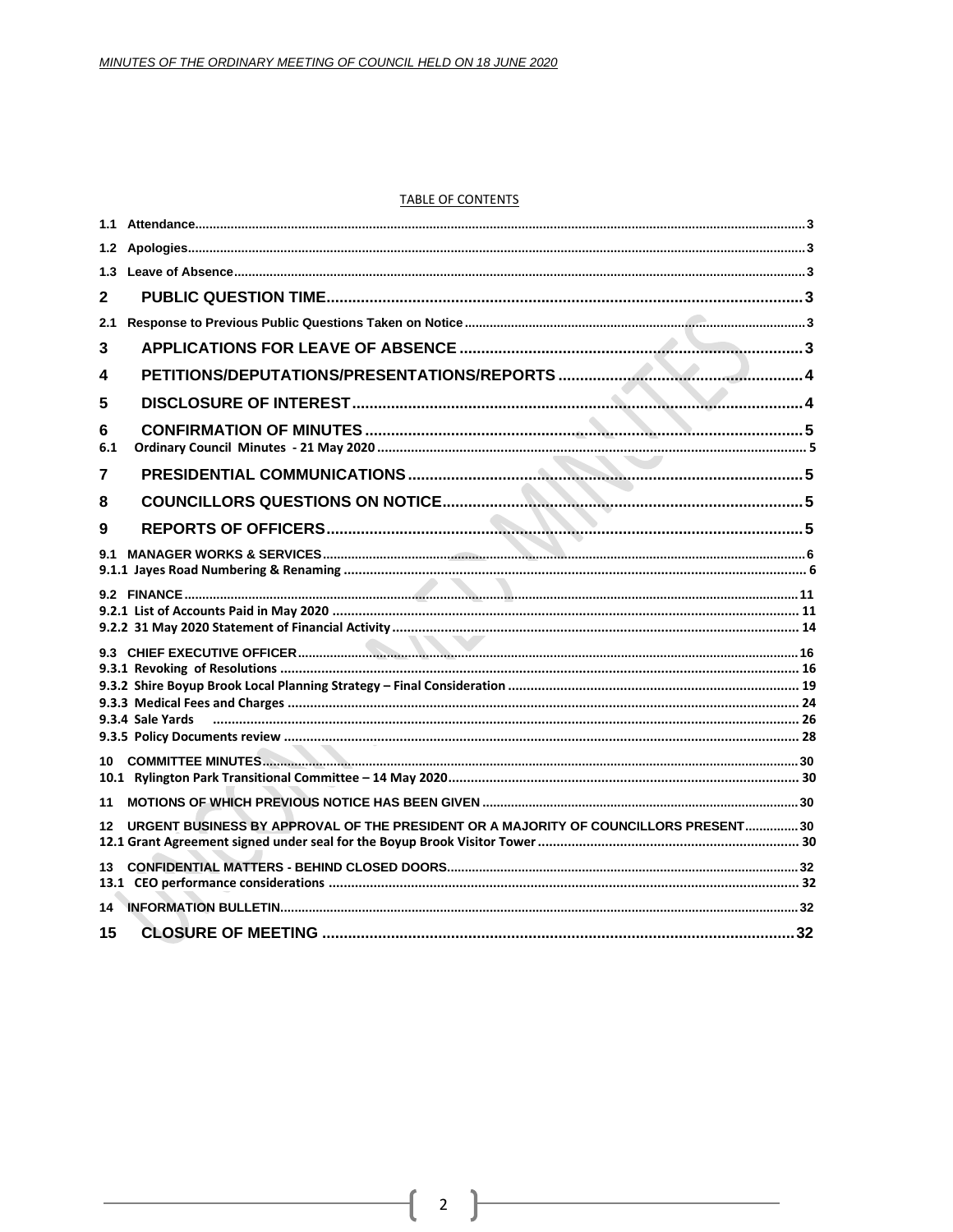#### **RECORD OF ATTENDANCE/APOLOGIES/LEAVE OF ABSENCE PREVIOUSLY APPROVED**

#### <span id="page-2-0"></span>**1.1 Attendance**

- Cr R Walker Shire President Cr S Alexander Cr P Kaltenrieder Cr K Moir Cr H O'Connell Cr T Oversby Cr A Price Cr E Rear STAFF: Mr Chris Smith (CEO) Mr Peter Dittrich (Manager Governance) Ms Vanessa Crispe (Coordinator Works, Projects and Assets) Mrs Maria Lane (Executive Assistant) PUBLIC: Mrs Sue White Mr Eric Muncey
- <span id="page-2-1"></span>**1.2 Apologies**
- <span id="page-2-2"></span>**1.3 Leave of Absence**
- <span id="page-2-3"></span>**2 PUBLIC QUESTION TIME** Nil
- <span id="page-2-4"></span>**2.1 Response to Previous Public Questions Taken on Notice**
- <span id="page-2-5"></span>**3 APPLICATIONS FOR LEAVE OF ABSENCE**
	- Nil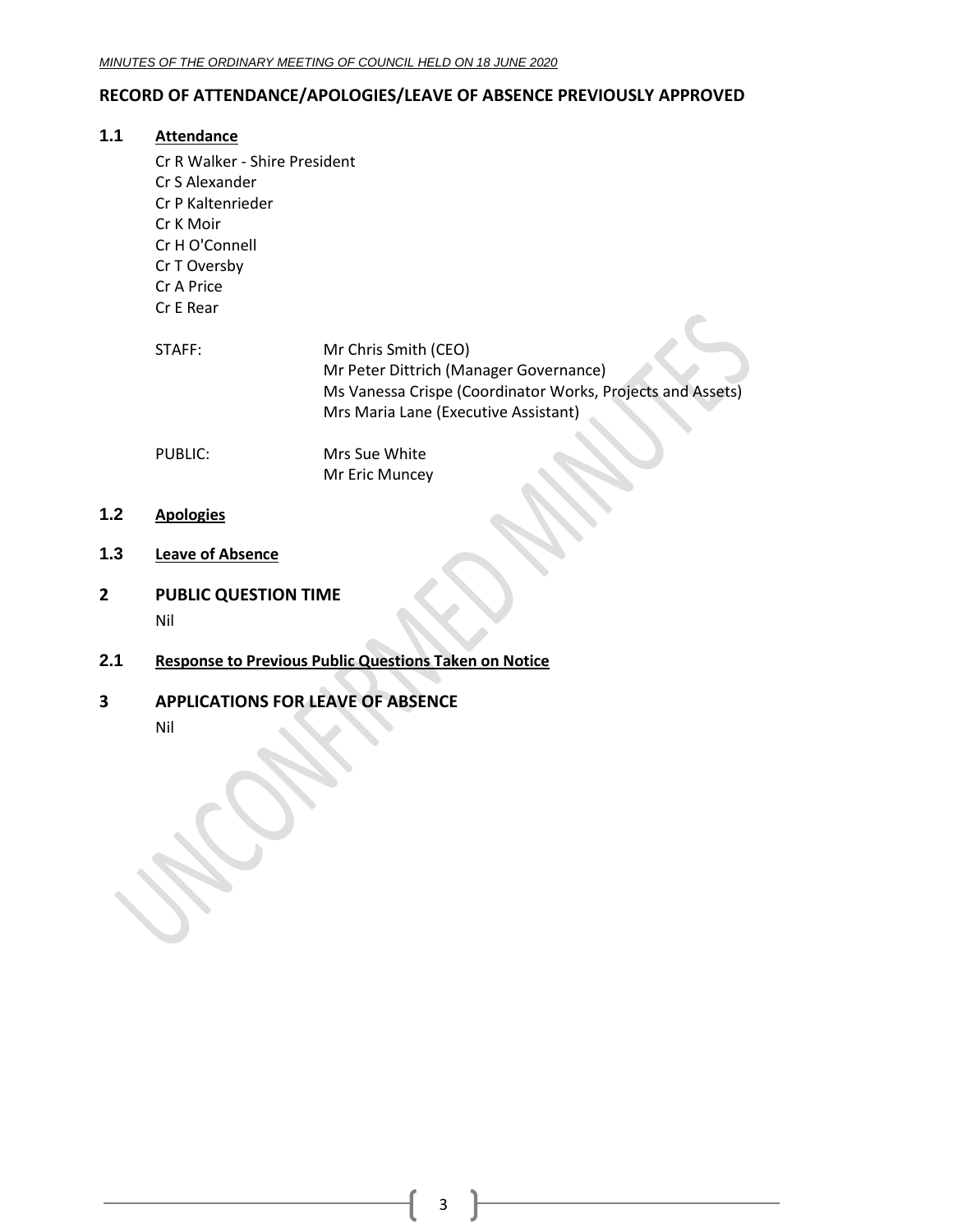#### <span id="page-3-0"></span>**4 PETITIONS/DEPUTATIONS/PRESENTATIONS/REPORTS**

Cr Oversby attended an Agricultural Society meeting.

Cr Rear met the new Doctors at a function held outside the Shire office on 5<sup>th</sup> June 2020.

Cr Rear attended a barbeque at the Depot on 10<sup>th</sup> June 2020.

Cr Rear attended an AGM meeting at the Museum.

Cr Rear attended the Rylington Park AGM on  $17<sup>th</sup>$  June 2020.

Cr Price attended the CRC Management Committee meeting.

Cr Price represented Council at Boyup Brook Tourism Association at their monthly meetings and also their budget meeting. Met with new BBTA Manager, Grace Borrello.

Cr Price attended the Lion's/Shire meeting regarding proposed Cash for Containers site.

Cr Price attended an AGM meeting at the Museum.

Cr Price met the new Doctors at a function held outside the Shire office on 5th June 2020.

Cr Alexander met the new Doctors at a function held outside the Shire office on  $5<sup>th</sup>$  June 2020.

Cr Alexander attended a barbeque at the Depot on 10<sup>th</sup> June 2020.

Cr O'Connell was an apology for the barbeque at the Depot.

Cr O'Connell attended the Rylington Park AGM on 17<sup>th</sup> June 2020.

Cr Moir apologises for not attending the function held for the Doctors.

Cr Moir attended the Mayanup Progress meeting.

Cr Kaltenrieder was an apology for the function held for the Doctors.

## <span id="page-3-1"></span>**5 DISCLOSURE OF INTEREST**

Nil

4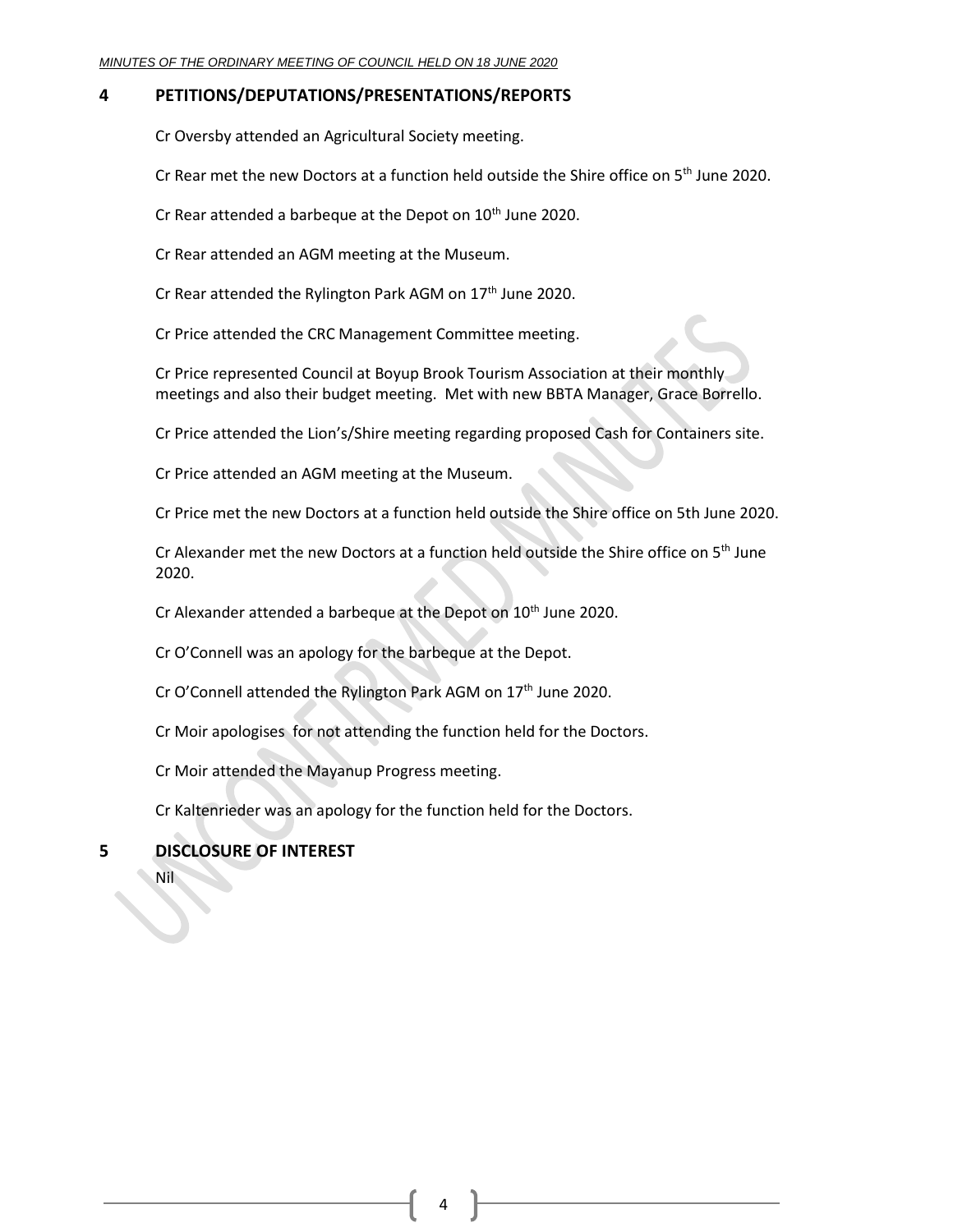#### <span id="page-4-1"></span><span id="page-4-0"></span>**6 CONFIRMATION OF MINUTES**

#### **6.1 Ordinary Council Minutes - 21 May 2020**

#### **COUNCIL DECISION & OFFICER RECOMMENDATION - Item 6.1**

#### **MOVED: Cr Kaltenrieder SECONDED: Cr Alexander**

That the minutes of the Ordinary Council Meeting held on Thursday 21 May 2020 be confirmed as an accurate record.

**CARRIED 8/0 Res 85/20**

#### <span id="page-4-2"></span>**7 PRESIDENTIAL COMMUNICATIONS**

Attended a Community consultation workshop held on 4<sup>th</sup> June 2020. Met the new Doctors at a function held outside the Shire office on 5<sup>th</sup> June 2020. Had a meeting with Terry Redman and the CEO on 9<sup>th</sup> June 2020.

#### <span id="page-4-3"></span>**8 COUNCILLORS QUESTIONS ON NOTICE**

Nil

#### <span id="page-4-4"></span>**9 REPORTS OF OFFICERS**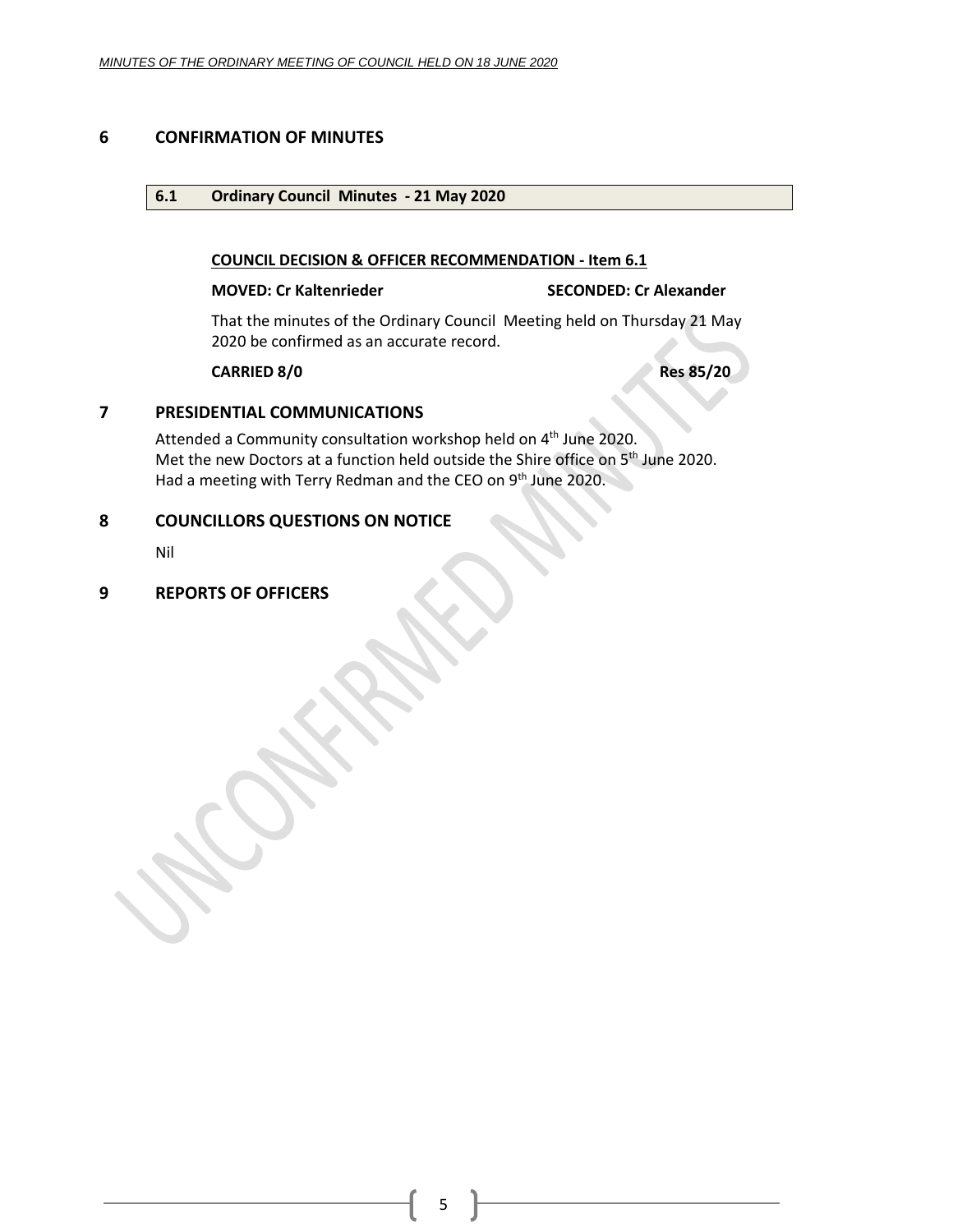#### <span id="page-5-0"></span>**9.1 MANAGER WORKS & SERVICES**

#### <span id="page-5-1"></span>**9.1.1 Jayes Road Numbering & Renaming**

*Location: Boyup Brook Town Site Applicant: N/A File: Jayes Rd Disclosure of Officer Interest: None Date: 8 June 2020*

*Author: Vanessa Crispe – Coordinator Works, projects and Assets Authorizing Officer: Christopher Smith - Chief executive Officer*

*Attachments: Letter of Approval*

#### **SUMMARY**

The renaming of Jayes Road in order to resolve a numbering issue was brought to the Council at the 2019 November 2020 February and 2020 March Ordinary Meetings. The matter is being presented to Council for information according to the resolution from the March Ordinary meeting.

\_\_\_\_\_\_\_\_\_\_\_\_\_\_\_\_\_\_\_\_\_\_\_\_\_\_\_\_\_\_\_\_\_\_\_\_\_\_\_\_\_\_\_\_\_\_\_\_\_\_\_\_\_\_\_\_\_\_\_\_\_\_\_\_\_\_\_\_\_\_\_\_\_

#### **MOVED: Cr Oversby SECONDED: Cr Kaltenrieder**

**That Council:**

- **1. Approve the following road network and addressing changes:**
	- **Rename Jayes Road north from the Abel Street intersection. Property numbering to begin at the Abel St intersection and increase heading north. The names selected for the new roads from Policy P.08 in order of preference are Bode, Dent and Cailes.**
	- **Rename Jayes Road south from the Abel Street intersection. Property numbering to remain unchanged. The names selected for the new roads from Policy P.08 in order of preference are Cailes, Dent and Bode.**
- **2. Direct the CEO to engage the community in a three-week consultation period with direct consultation undertaken with any ratepayers requiring an address change. Submissions to be reported to council at the April 2020 ordinary meeting.**

**CARRIED 8/0**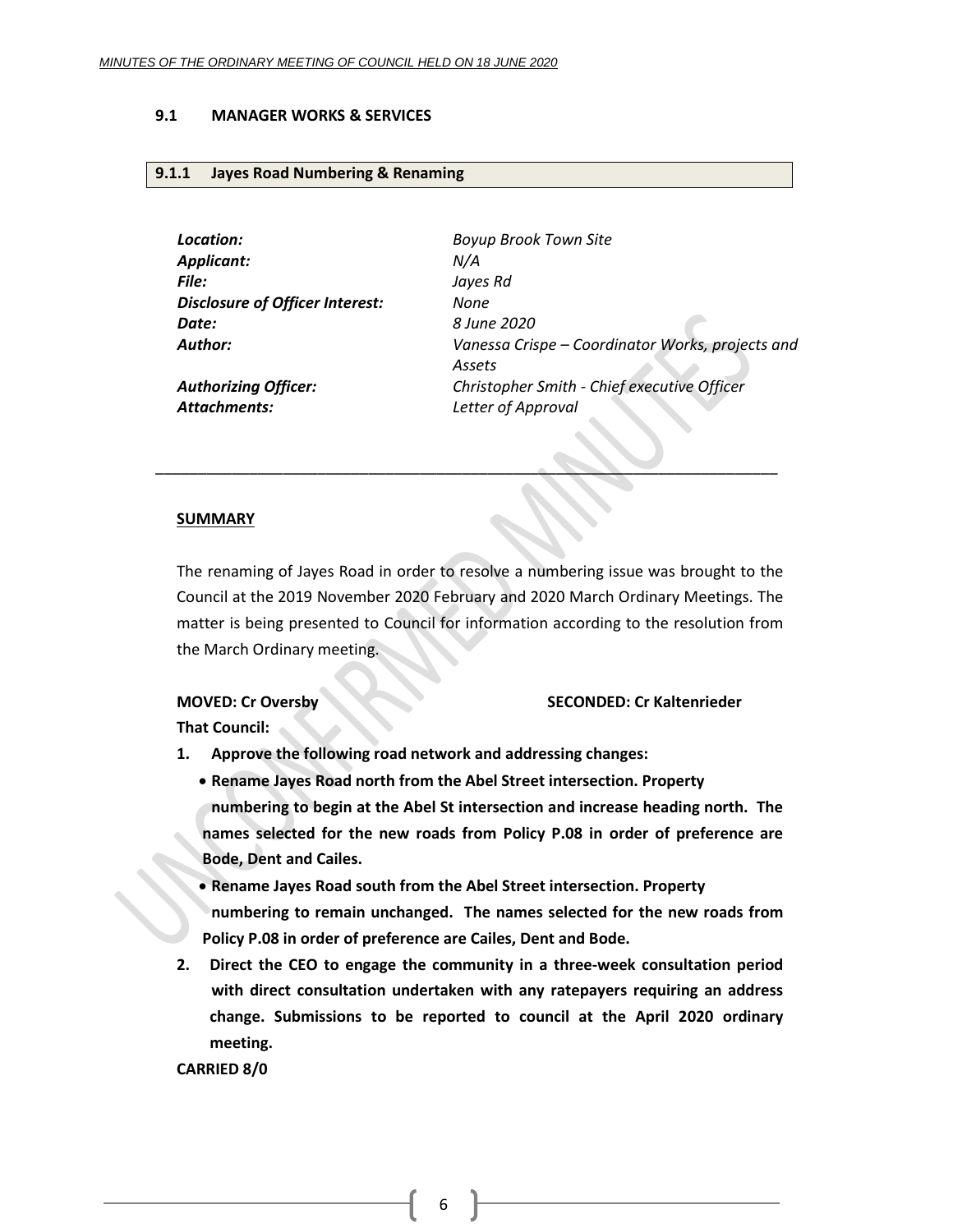#### **BACKGROUND**

The rural property addressing scheme was implemented a number of years ago across Australia as a solution to problems with locating rural properties, particularly for emergency services. The system is distance based with property numbers being determined according to their distance from the designated start of the road. Most properties within the Shire have been allocated a new address under the scheme but requests for numbers continue to be received, mostly for new properties. A recent numbering request highlighted a problem on Jayes Road within the Boyup Brook town site locality (not to be confused with rural Jayes Road south of the town).

Community consultation was undertaken with only one enquiry asking the question to change the Jayes Rural road instead. After the consultation process was completed an application and letter requesting approval for the name changes was sent to the Geograhic Names Committee – Landgate.

#### **COMMENT**

Correspondence with approval was received from the Geographic Names Committee – Landgate, advising the following: The naming proposal was considered to be appropriate by the Geographic Names Committee – Landgate.

Rename Jayes Road between Abel Street and Knapp Street **CAILES STREET** as depicted on the attached map, by Ministerial Order.

Rename a portion of Jayes Road to **BRIDGETOWN-BOYUP BROOK ROAD** as depicted on the attached map, by Ministerial Order.

Rename Jayes Road between Abel Street to the north eastern corner point of DP225864 Lot 147 **BODE STREET** as depicted on the attached map, by Ministerial Order.

Rename Boyup Brook-Arthur Road to **BODE STREET** as depicted on the attached map, by Ministerial Order.

Landgate's preference is for road names to begin and end at logical points. With that in mind, and acknowledging that there is a townsite boundary, Landgate's preference would be that the northern portion of road to be renamed will start from the intersection of Boyup Brook Road North and Boyup Brook-Arthur Road. This intersection is approximately 250m further north than the townsite boundary point.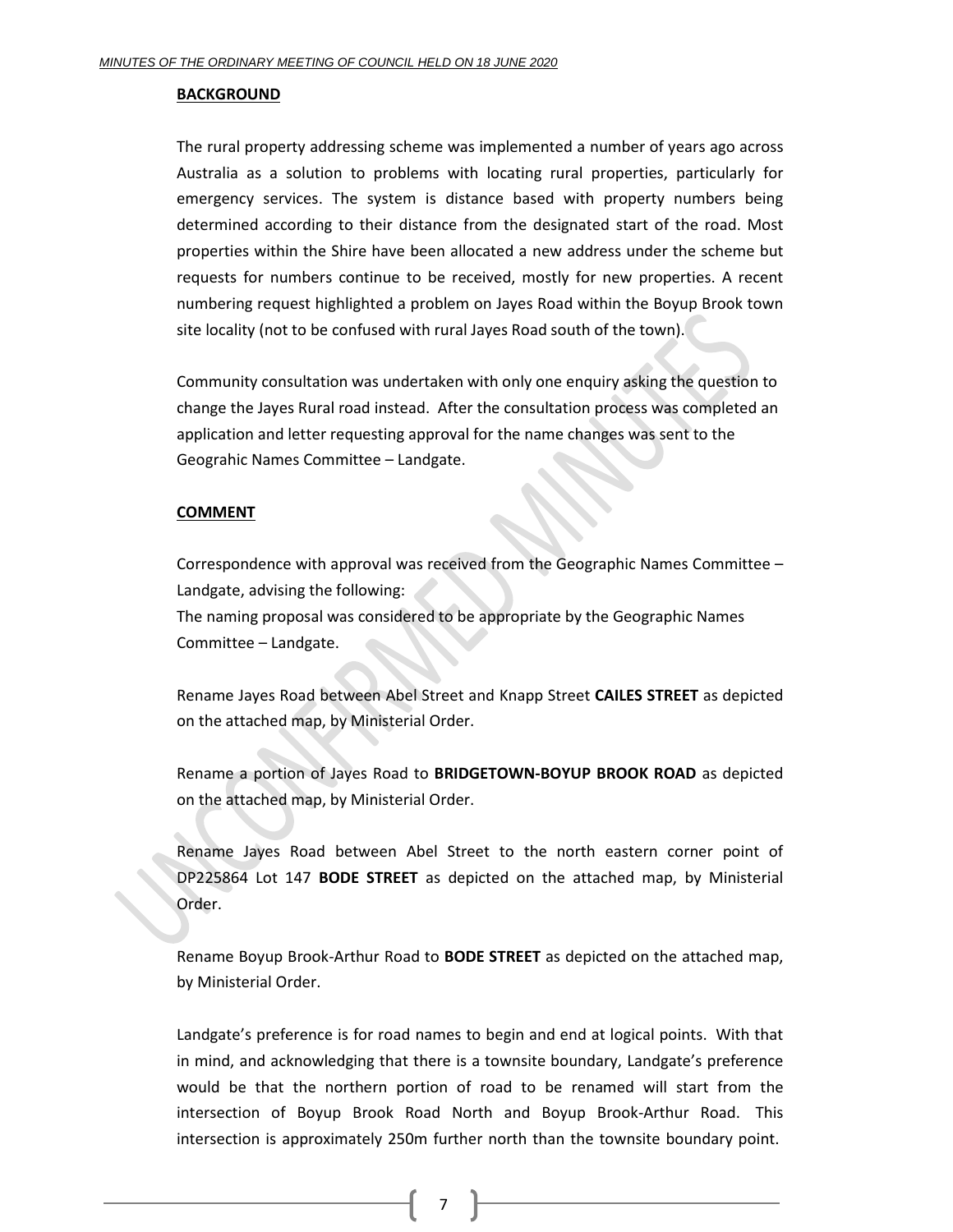Whilst Landgate acknowledge this may affect RSA measurements the amount is minimal. As most RSAs were rolled out 15-20 years ago many are not "spot on" any more due to road realignments and town bypasses that have happened over the years. As there are known numbers along this and other affected roads, Landgate's suggestion for future allocations is to measure from known surrounding numbers. This is what Landgate have suggested to all Shires who have road extent changes. With that in mind, Landgate are also renaming the southern portion of Jayes Road to the intersection with Knapp St and look to extend Bridgetown-Boyup Brook Road to the same intersection with Knapp St. This extension will not affect any RSA numbering as the numbering is coming from Bridgetown into Boyup Brook nor will it affect any current addressing.

Landgate have also advised in relation to commemorative naming, they have moved away from the use of "early settler" names unless there is other stronger community contribution and involvement from these individuals within the area. Landgate's preference is for an individual to have a strong commitment to the area where the name is being used rather than they just owned land. Landgate encourage Local Governments to consult with local Aboriginal groups for appropriate naming where possible.

Landgate's suggestion for commemorative naming would be to look at naming a building or a structure within a park after your early settlers. This type of naming does not need approval from Geographic Naming Team.

#### **CONSULTATION**

Landgate - Location Data Maintenance Adrian Nicoll – Shire of Boyup Brook Town Planner

#### **STATUTORY OBLIGATIONS** Nil

**POLICY IMPLICATIONS**

## Nil

#### **BUDGET/FINANCIAL IMPLICATIONS**

➢ Cost of under \$1,000 for new street signs and installation.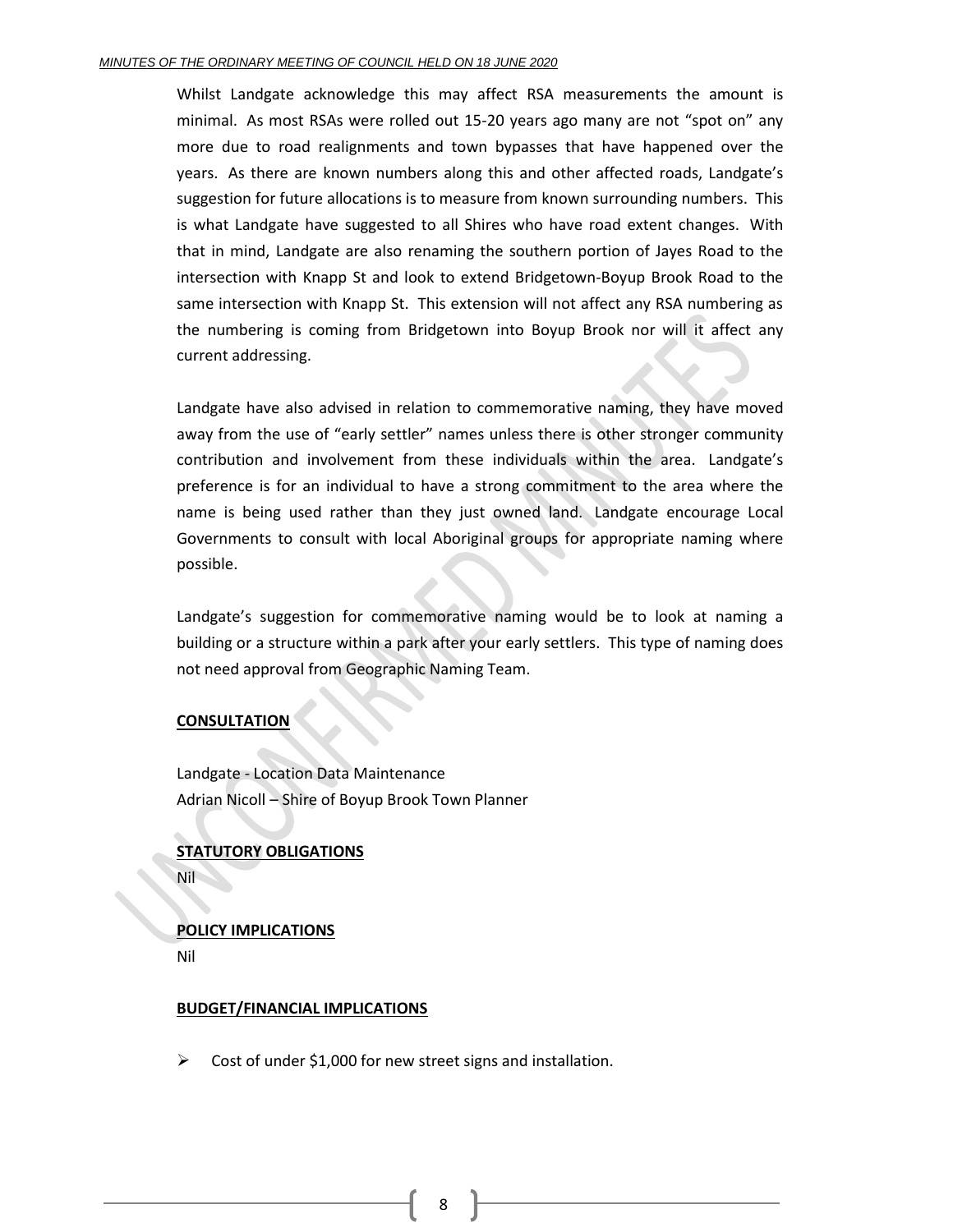#### **STRATEGIC IMPLICATIONS**

With reference to the Strategic Community Plan 2017 - 2027



#### **SUSTAINABILITY IMPLICATIONS**

➢ **Environmental**

There are no known environmental issues.

➢ **Economic**

There are no known environmental issues.

➢ **Social** With reference to the Strategic Community Plan 2017 - 2027

# **Our Goals**

## **Built Environment**

Improve road infrastructure

#### **Social**

- Improve community safety.
- " Promote outdoor activities, community participation, interactions and connections.
- Strengthen an active and vibrant community.

## **VOTING REQUIREMENTS**

Simple majority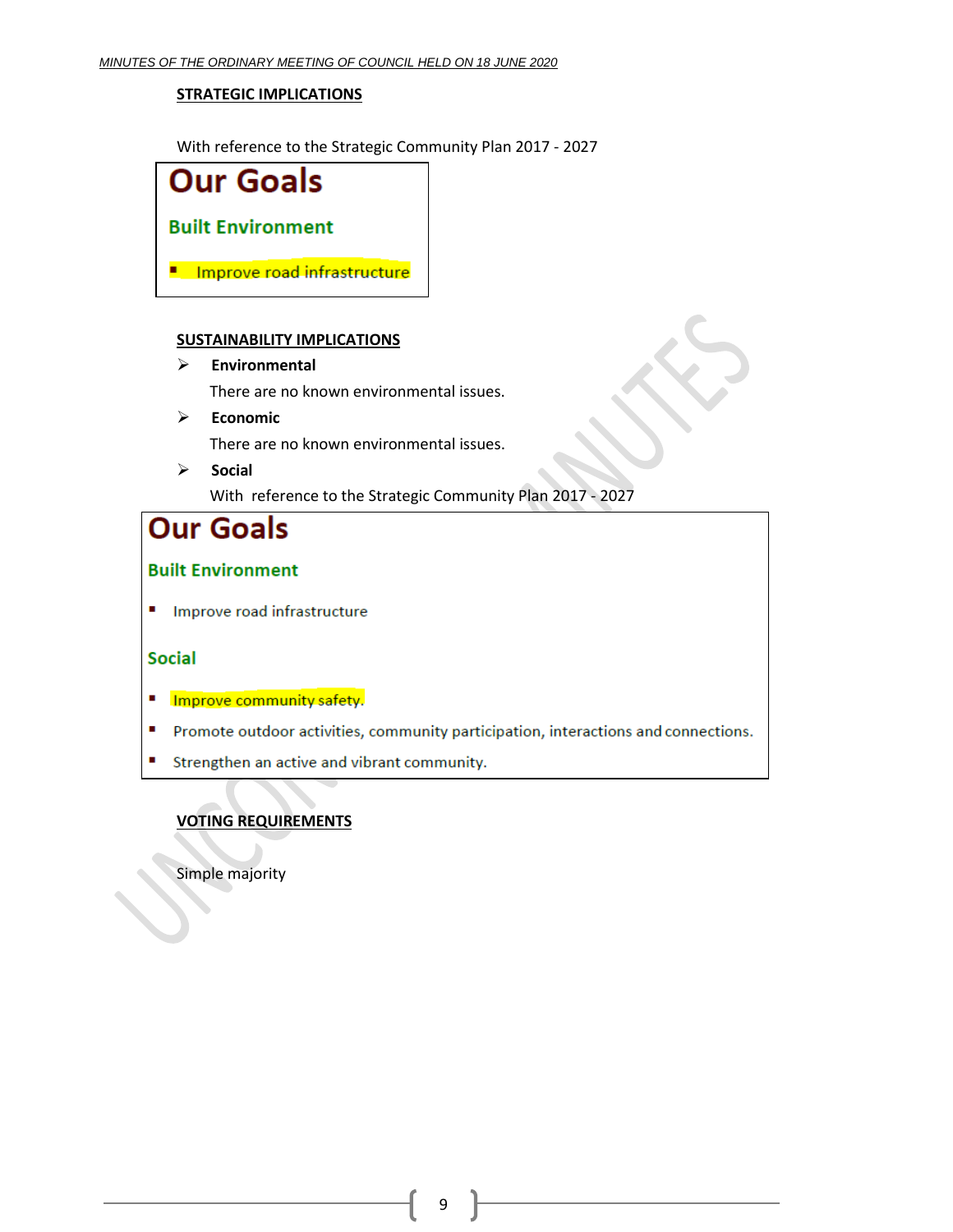#### **COUNCIL DECISION & OFFICER RECOMMENDATION - Item 9.1.1**

**MOVED: Cr Oversby SECONDED: Cr O'Connell**

**That Council:**

- **1. Note the approval from the Geographic Naming Committee to rename the whole of Jayes Road within the townsite of Boyup Brook with two new names, increasing the town Boundary and extending the Bridgetown – Boyup Brook Road as follows;**
	- **Rename Jayes Road to Cailes Street between Abel Street and Knapp Street.**
	- **Rename a portion of Jayes Road between the Knapp Street and the town boundary to Bridgetown-Boyup Brook Road.**
	- **Rename Jayes Road to Bode Street between Abel Street and the northern town boundary.**
	- **Rename Boyup Brook Arthur Road to Bode Street from the northern town boundary to the Boyup Brook North Road.**
- **2. Note the suggestion for commemorative naming of a building or a structure within a park after early settlers and naming of roads be based on names with a stronger community contribution and involvement.**

**CARRIED 8/0 Res 86/20**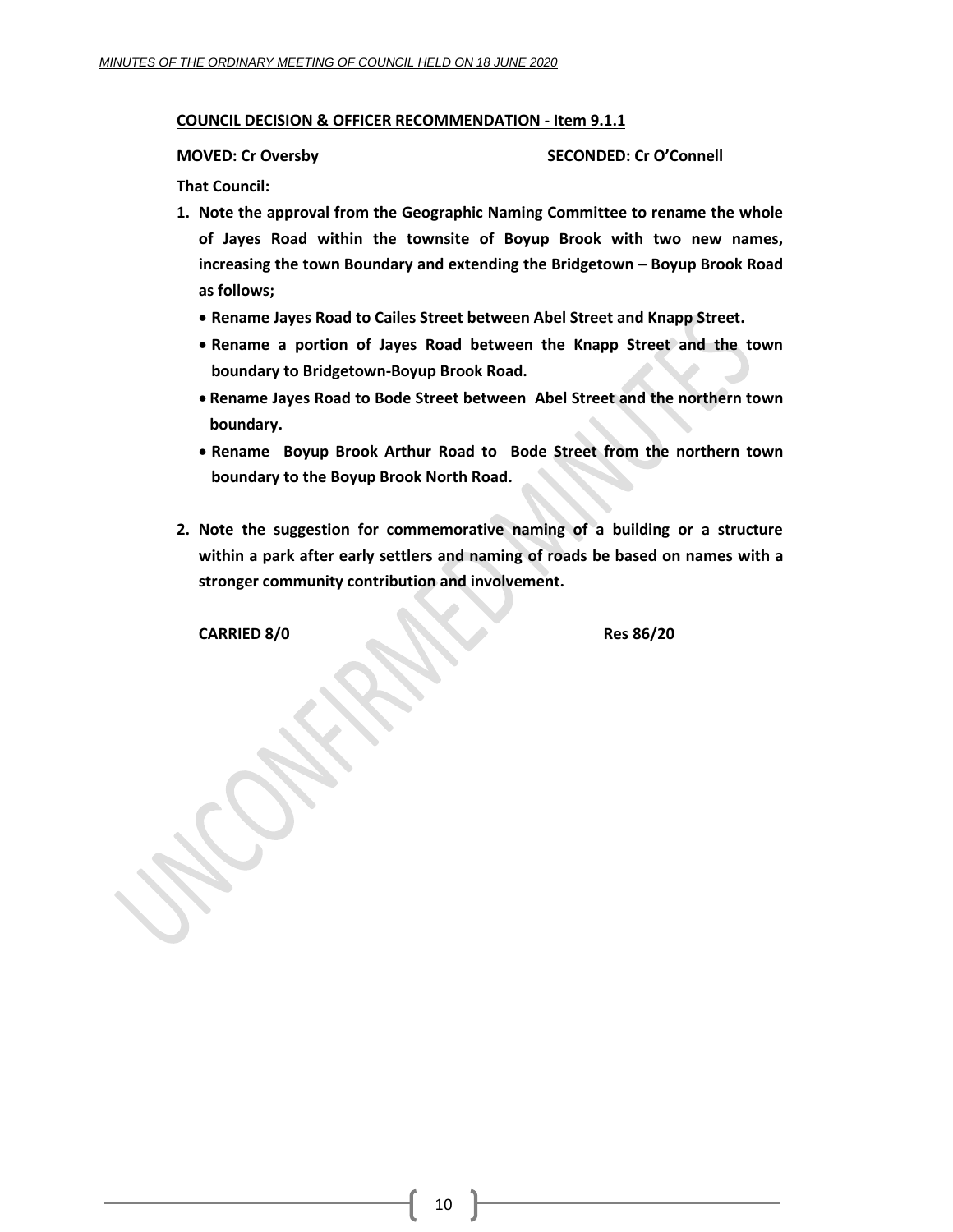#### **COUNCIL DECISION**

**MOVED: Cr Rear SECONDED: Cr Alexander** That the Council adopts enbloc 9.2.1 and 9.2.2. **CARRIED BY ENBLOC 8/0 Res 87/20 9.2 FINANCE**

#### <span id="page-10-1"></span><span id="page-10-0"></span>**9.2.1 List of Accounts Paid in May 2020**

| Location:                              | Not applicable                      |
|----------------------------------------|-------------------------------------|
| <b>Applicant:</b>                      | Not applicable                      |
| File:                                  | FM/1/002                            |
| <b>Disclosure of Officer Interest:</b> | None                                |
| Date:                                  | 10/06//20                           |
| <b>Author:</b>                         | Carolyn Mallett - Accountant        |
| <b>Authorising Officer:</b>            | Peter Dittrich - Manager Governance |
| <b>Attachments:</b>                    | Yes - List of Accounts Paid in May  |
|                                        |                                     |

\_\_\_\_\_\_\_\_\_\_\_\_\_\_\_\_\_\_\_\_\_\_\_\_\_\_\_\_\_\_\_\_\_\_\_\_\_\_\_\_\_\_\_\_\_\_\_\_\_\_\_\_\_\_\_\_\_\_\_\_\_\_\_\_\_

#### **SUMMARY**

In accordance with the *Local Government (Financial Management) Regulations 1996* the list of accounts paid in May 2020 are presented to Council.

#### **BACKGROUND**

This report presents accounts/invoices received for the supply of goods and services, salaries and wages, and the like which were paid during the period 01 to 31 May 2020.

#### **COMMENT**

The attached listing represents accounts/invoices the shire paid by cheque or electronic means during the period 01 to 31 May 2020.

#### **CONSULTATION**

Nil

#### **STATUTORY OBLIGATIONS**

Local Government (Financial Management) Regulations 1996, Regulations 12 and 13 apply and are as follows:

- *12. Payments from municipal fund or trust fund*
	- *(1) A payment may only be made from the municipal fund or the trust fund —*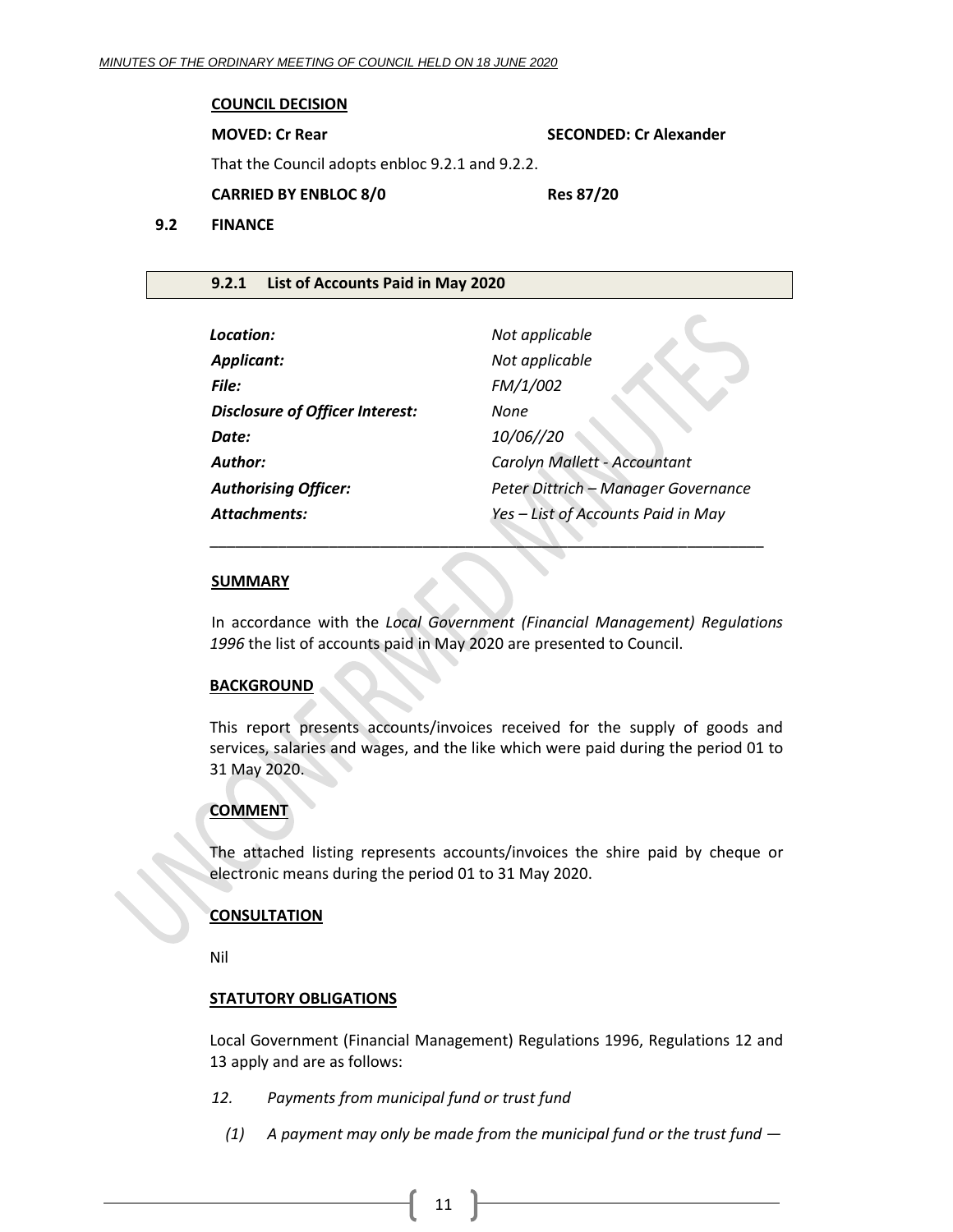*(a) if the local government has delegated to the CEO the exercise of its power to make payments from those funds — by the CEO; or*

*(b) otherwise, if the payment is authorised in advance by a resolution of the council.*

- *(2) The council must not authorise a payment from those funds until a list prepared under regulation 13(2) containing details of the accounts to be paid has been presented to the council.*
- *13. Lists of accounts*
- *(1) If the local government has delegated to the CEO the exercise of its power to make payments from the municipal fund or the trust fund, a list of accounts paid by the CEO is to be prepared each month showing for each account paid since the last such list was prepared —*
	- *(a) the payee's name;*
	- *(b) the amount of the payment;*
	- *(c) the date of the payment; and*
	- *(d) sufficient information to identify the transaction.*
	- *(2) A list of accounts for approval to be paid is to be prepared each month showing —*
	- *(a) for each account which requires council authorisation in that month —*
		- *(i) the payee's name;*
		- *(ii) the amount of the payment; and*
		- *(iii) sufficient information to identify the transaction; and*
	- *(b) the date of the meeting of the council to which the list is to be presented.*
- *(3) A list prepared under sub regulation (1) or (2) is to be —*

*(a) presented to the council at the next ordinary meeting of the council after the list is prepared; and*

*(b) recorded in the minutes of that meeting.*

#### **POLICY IMPLICATIONS**

Council's *Authority to Make Payments Policy* has application.

#### **BUDGET/FINANCIAL IMPLICATIONS**

Account payments accorded with a detailed 2019-20 Annual Budget

#### **STRATEGIC IMPLICATIONS**

Nil

#### **VOTING REQUIREMENTS**

Simple Majority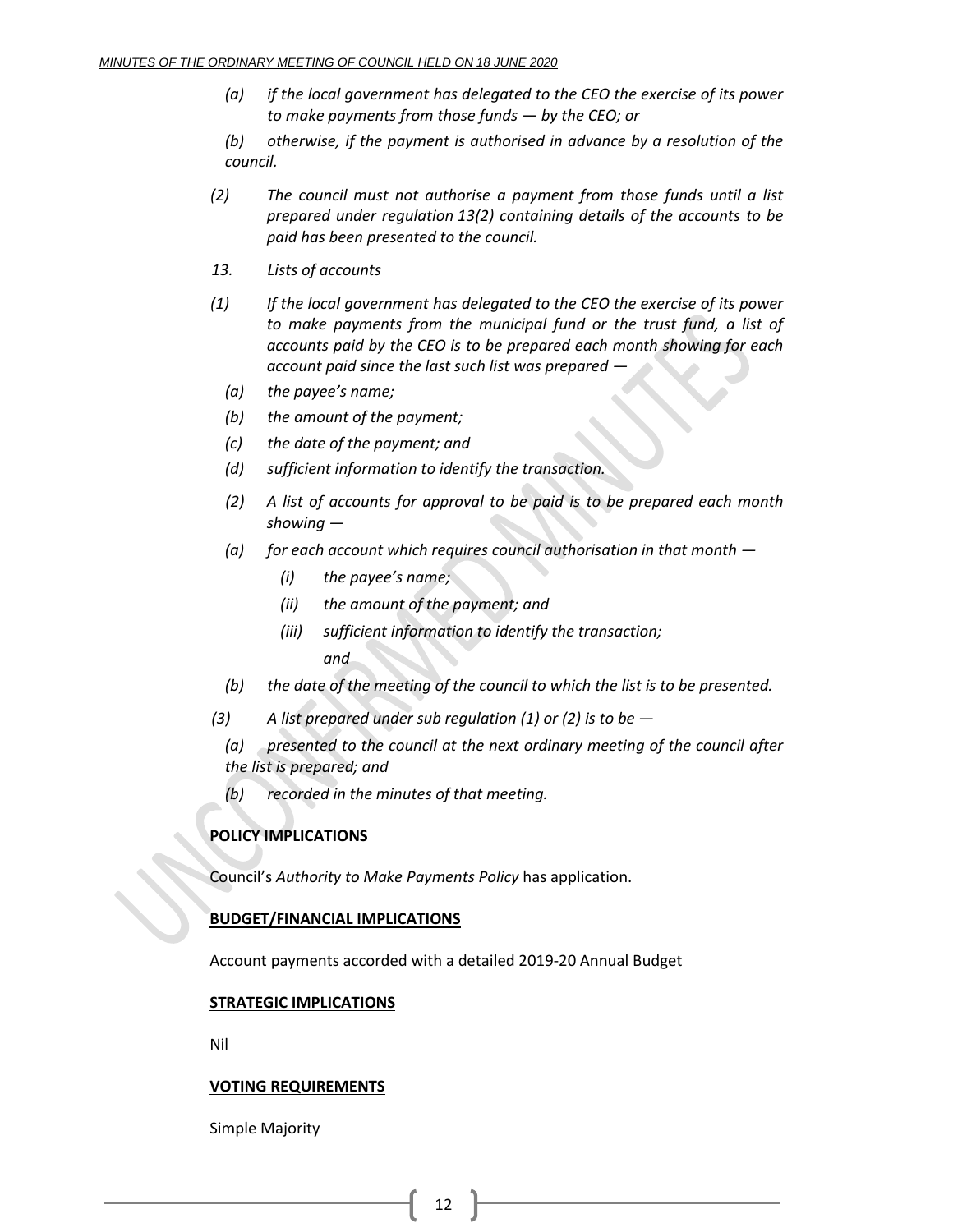#### **COUNCIL DECISION & OFFICER RECOMMENDATION – Item 9.2.1**

**That at its May 2020 ordinary meeting Council receive as presented the list of accounts paid in May 2020, totalling \$1,253,398.98 from Municipal account, \$45,163.25 from Police Licensing account and \$7.76 from Boyup Brook Early Learning Centre account, as represented by:**

| <b>Municipal Cheques</b>             | 20389 - 20404     | 24,804.13<br>S.  |
|--------------------------------------|-------------------|------------------|
| <b>Municipal Electronic Payments</b> | EFT9279 - EFT9402 | \$1,007,240.29   |
| <b>Municipal Direct Payments</b>     |                   | 221,354.56<br>S. |
| <b>Police Licensing Payments</b>     |                   | Ś<br>45,163.25   |
| <b>BBELC Payments</b>                |                   | Ś<br>7.76        |

**CARRIED BY ENBLOC 8/0 Res** 88/20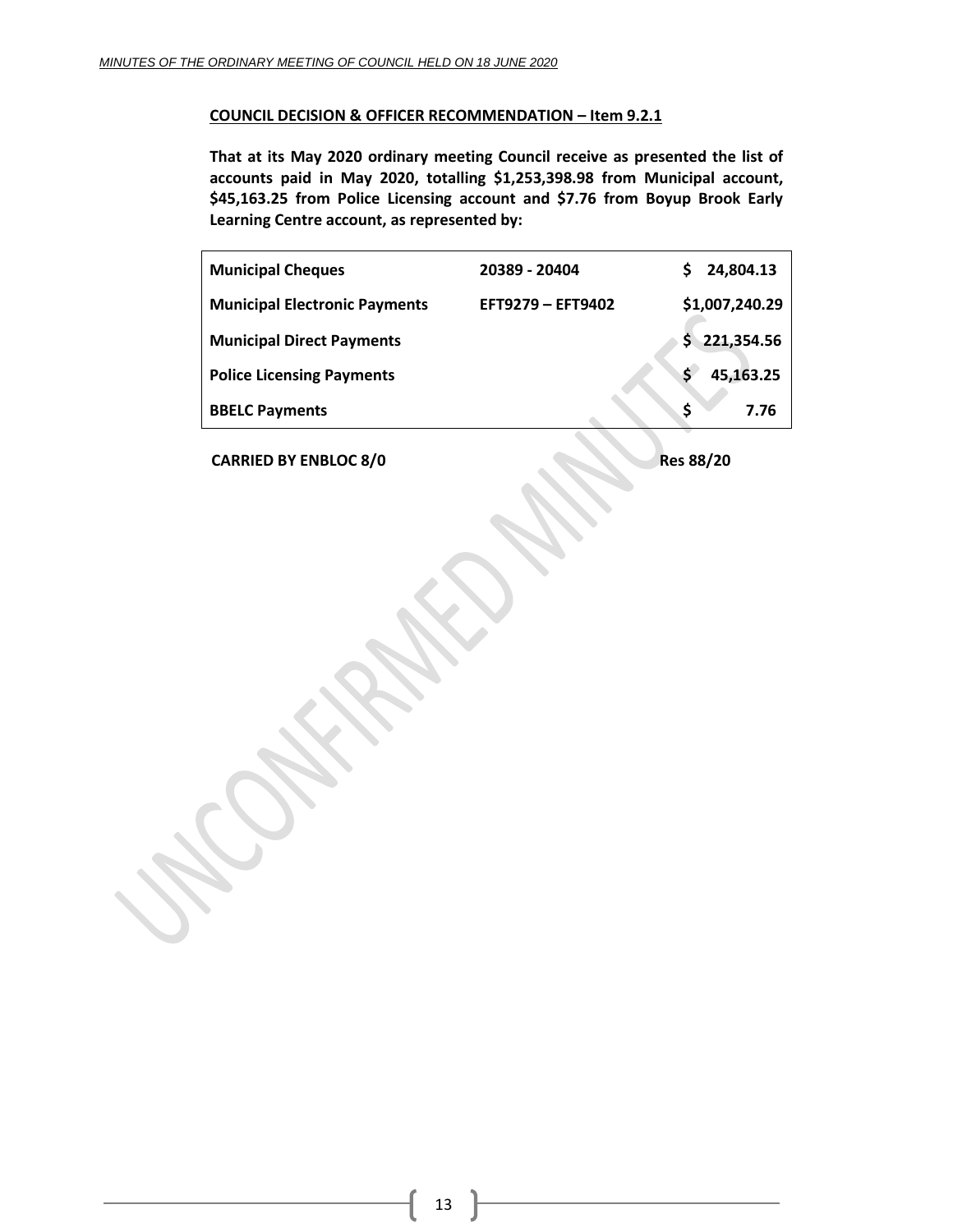#### <span id="page-13-0"></span>**9.2.2 31 May 2020 Statement of Financial Activity**

| Location:                              | Not applicable                      |
|----------------------------------------|-------------------------------------|
| <b>Applicant:</b>                      | Not applicable                      |
| <b>File:</b>                           | FM/10/003                           |
| <b>Disclosure of Officer Interest:</b> | None                                |
| Date:                                  | 10 June 2020                        |
| <b>Authors:</b>                        | Peter Dittrich - Manager Governance |
| <b>Authorizing Officer:</b>            | Chris Smith - CEO                   |
| <b>Attachments:</b>                    | 31 May 2020 Financial Reports       |

*\_\_\_\_\_\_\_\_\_\_\_\_\_\_\_\_\_\_\_\_\_\_\_\_\_\_\_\_\_\_\_\_\_\_\_\_\_\_\_\_\_\_\_\_\_\_\_\_\_\_\_\_\_\_\_\_\_\_\_\_\_\_\_\_\_\_\_\_\_\_\_\_*

#### **SUMMARY**

This report recommends that Council receive the Statement of Financial Activities and Net Current Assets for the month ended 31 May 2020.

#### **BACKGROUND**

Section 6.4 of the Local Government Act 1995 places financial reporting obligations on local government operations.

Regulation 34.(1)–(4) of the Local Government (Financial Management) Regulations 1996 requires the local government to prepare a *Statement of Financial Activity*.

The regulations also prescribe the content of the reports, and that details of items of Material Variances shall also listed.

#### **COMMENT**

It is a statutory requirement that the statement of financial activity be prepared each month (Regulation 34.(1A)), and that it be presented at an ordinary meeting of the Council within 2 months after the end of the month to which the statement relates (Regulation 34.(4)(a)).

#### **CONSULTATION** - Nil

#### **STATUTORY OBLIGATIONS**

Local Government (Financial Management) Regulations 1996, Regulation 34.(1A)

Local Government (Financial Management) Regulations 1996, Regulation 34.(4)(a)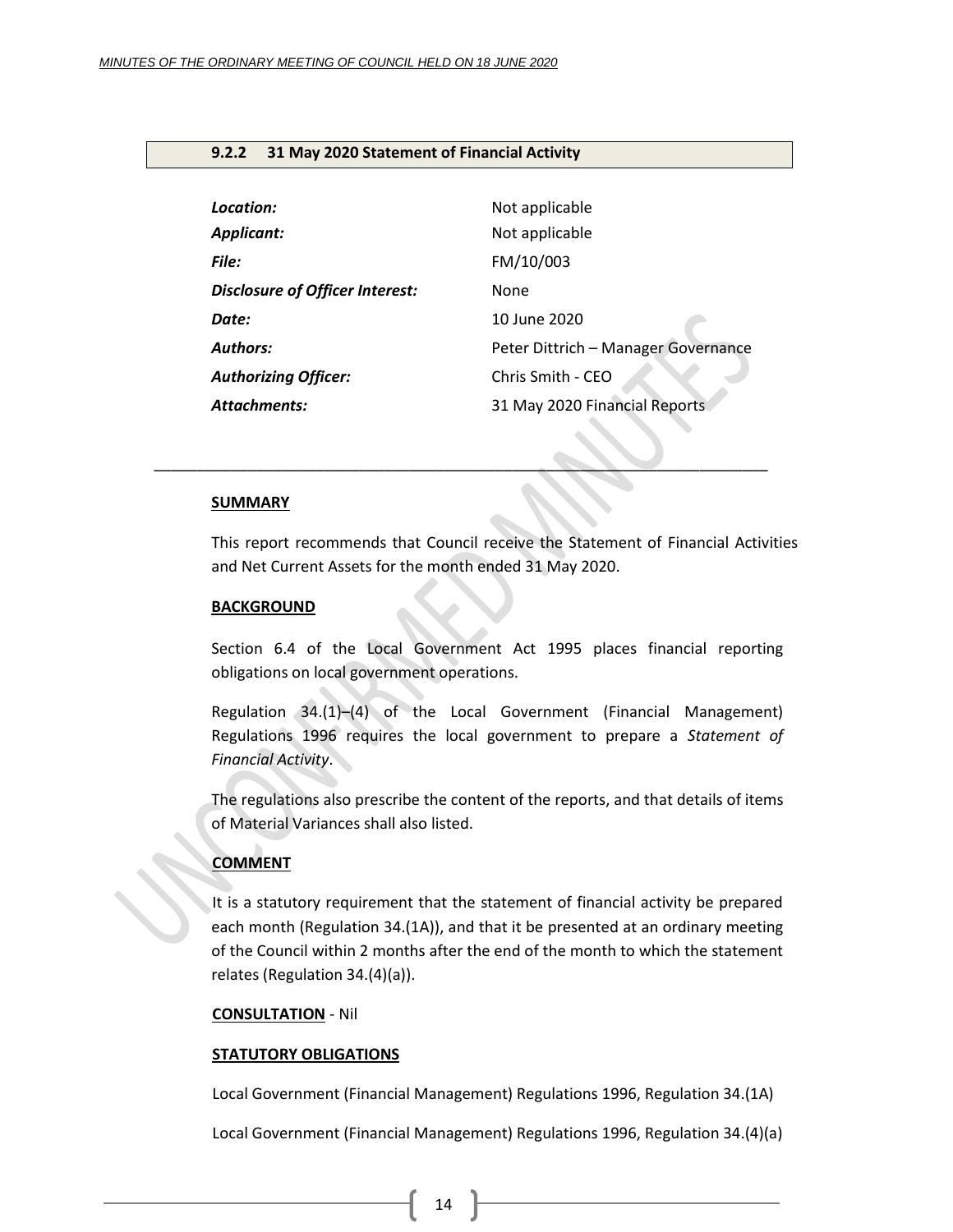**POLICY IMPLICATIONS** - Nil

#### **BUDGET/FINANCIAL IMPLICATIONS**

As presented in the attached reports.

#### **STRATEGIC IMPLICATIONS** - Nil

#### **VOTING REQUIREMENTS**

Simple Majority

## **COUNCIL DECISION & OFFICER RECOMMENDATION – Item 9.2.2**

That having had regard for any material variances, Council receive the 31 May 2020 Statements of Financial Activity and Statements of Net Current Assets, as presented.

#### **CARRIED BY ENBLOC 8/0 Res** 89/20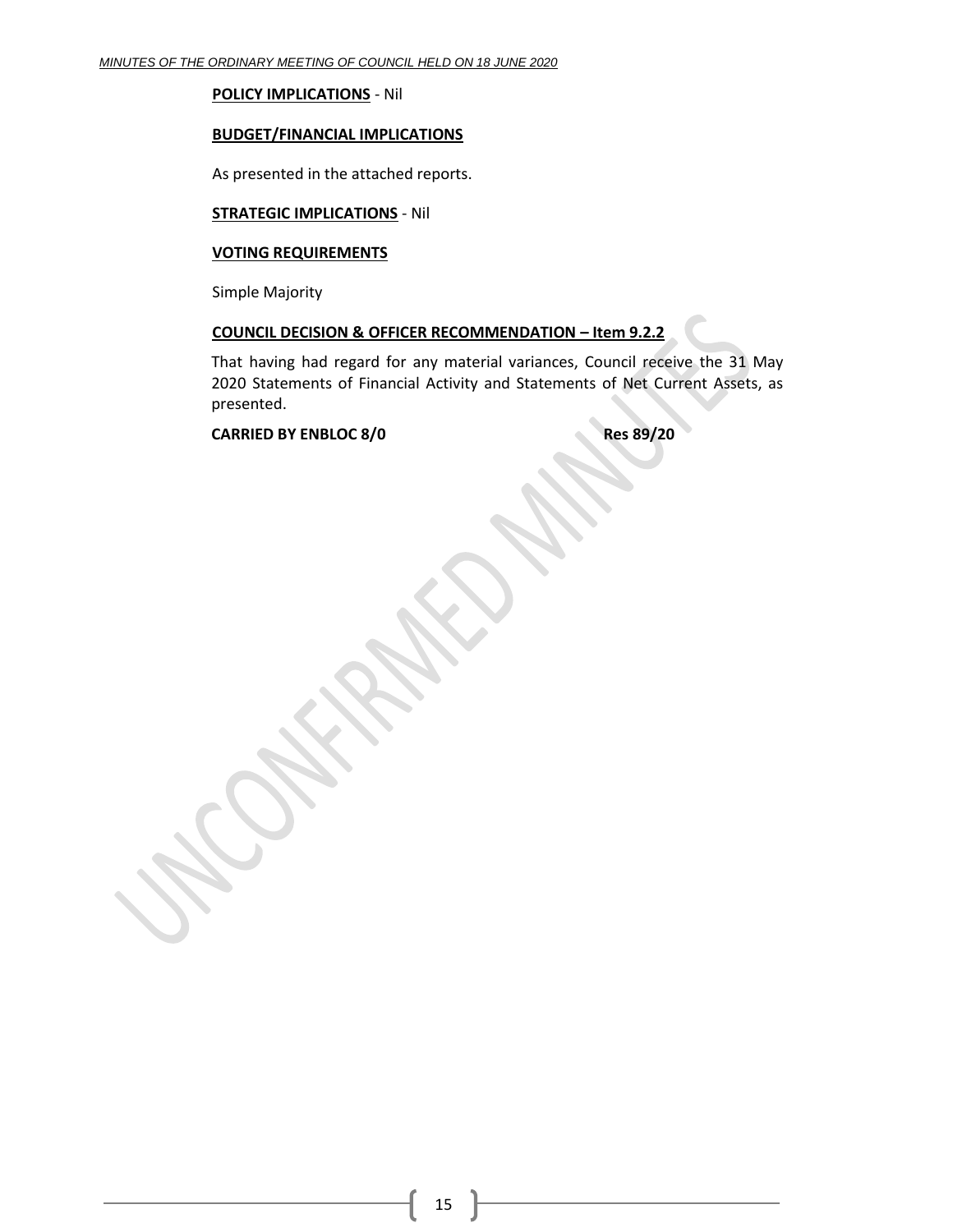#### <span id="page-15-1"></span><span id="page-15-0"></span>**9.3 CHIEF EXECUTIVE OFFICER**

#### **9.3.1 Revoking of Resolutions**

| Location:                              | N/a                     |
|----------------------------------------|-------------------------|
| Applicant:                             | N/a                     |
| <b>Disclosure of Officer Interest:</b> | None                    |
| Date:                                  | 8 June 2020             |
| Author:                                | Maria Lane              |
| <b>Authorizing Officer:</b>            | Christopher Smith - CEO |
| <b>Attachments:</b>                    | Yes                     |
|                                        |                         |

#### **SUMMARY**

The purpose of this report is for Council to consider revoking resolutions that are outstanding and are no longer required.

\_\_\_\_\_\_\_\_\_\_\_\_\_\_\_\_\_\_\_\_\_\_\_\_\_\_\_\_\_\_\_\_\_\_\_\_\_\_\_\_\_\_\_\_\_\_\_\_\_\_\_\_\_\_\_\_\_\_\_\_\_\_\_\_\_\_\_

#### **BACKGROUND**

There are a number of resolutions of Council dating back to 2015 that have not been actioned. It is requested that Council review those resolutions and revoke those resolutions that are no longer required.

#### **COMMENT**

Council will need to review each of the outstanding resolutions and revoke each resolution that is no longer required.

At least one third of Council Members are needed to support the motion to revoke a resolution and before the motion to revoke the resolution is put.

#### **CONSULTATION**

Nil.

#### **STATUTORY OBLIGATIONS**

Shire of Boyup Brook Local Law No.1 Standing Orders Section 16.20 requires:

#### *16.20 Revoking Decisions - When This Can Occur*

*16.20.1 A substantive motion may be revoked at any time provided that no action in relation to the resolution being rescinded has already occurred;*

*16.20.2 If a decision has been made at a Council or a committee meeting*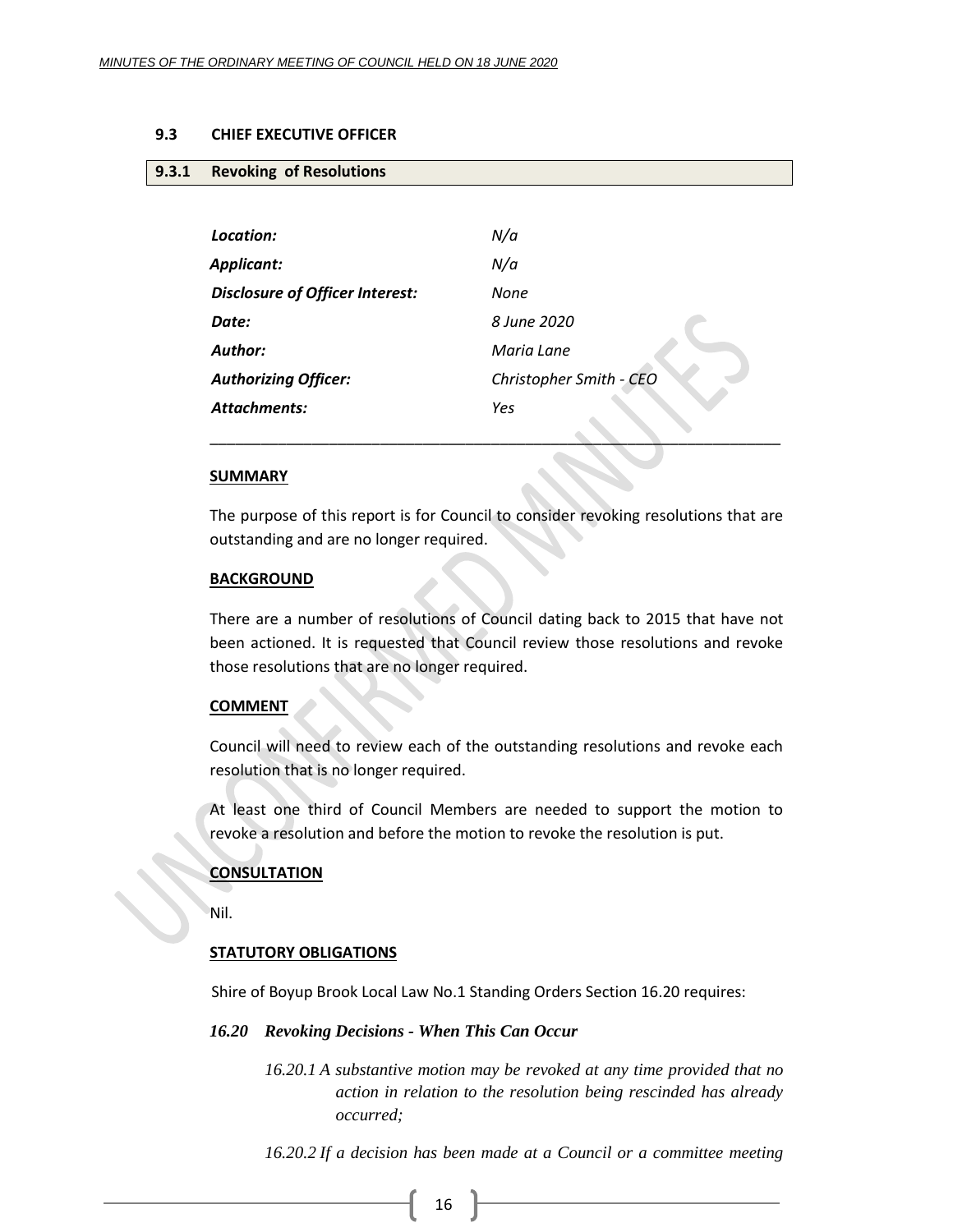*then any motion to revoke or change the decision must be supported-*

- *(a) in the case where an attempt to revoke or change the decision has been made within the previous three months but had failed, by an absolute majority; or*
- *(b) in any other case, by at least one third of the number of offices (whether vacant or not) of members of the Council or committee,*

*inclusive of the mover.*

- *16.20.3 If a decision has been made at a Council or a committee meeting then any decision to revoke or change the first-mentioned decision must be made*
	- *(a) in the case where the decision to be revoked or changed was required to be made by an absolute majority or by a special majority, by that kind of majority; or*
	- *(b) in any other case, by an absolute majority.*
- *16.20.4 This clause does not apply to the change to the change of a decision unless the effect of the change would be that the decision would be revoked or would become substantially different.*

#### **POLICY IMPLICATIONS**

Nil.

#### **BUDGET/FINANCIAL IMPLICATIONS**

Nil.

#### **STRATEGIC IMPLICATIONS**

Good Governance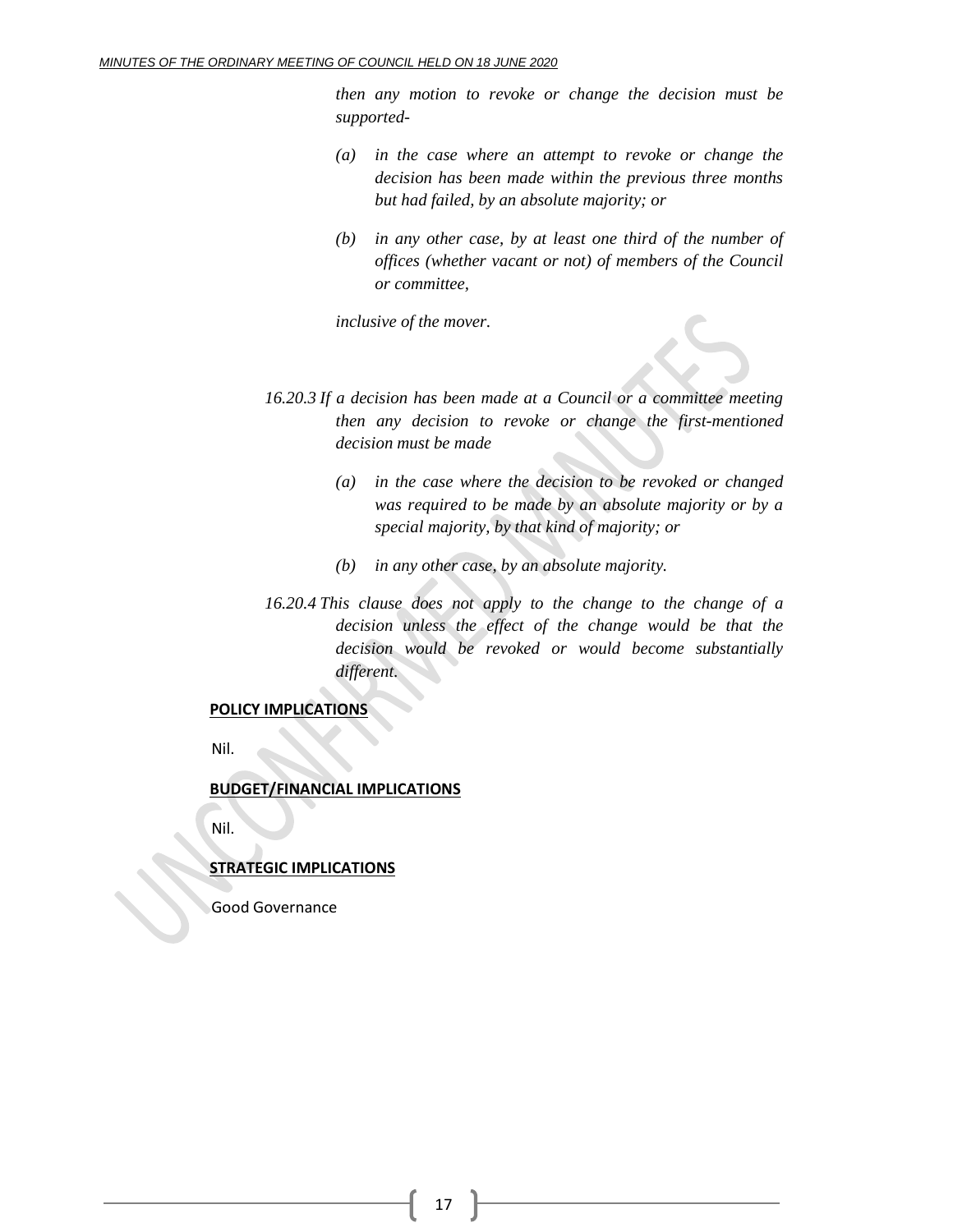#### **SUSTAINABILITY IMPLICATIONS**

- ➢ **Environmental** Nil
- ➢ **Economic** Nil.
- ➢ **Socia**l Nil

#### **VOTING REQUIREMENTS**

Absolute majority

#### **COUNCIL DECISION & OFFICER RECOMMENDATION – Item 9.3.1**

#### **MOVED: Cr Rear SECONDED: Cr Kaltenrieder**

- 1. That Council revoke the following resolutions:
	- $> 134/17$
	- $> 70/18$
	- $\geq 189/19$
	- $\geq 198/19$
	- $\geq$  290/19

**CARRIED BY ABSOLUTE MAJORITY 8/0 Res 90/20**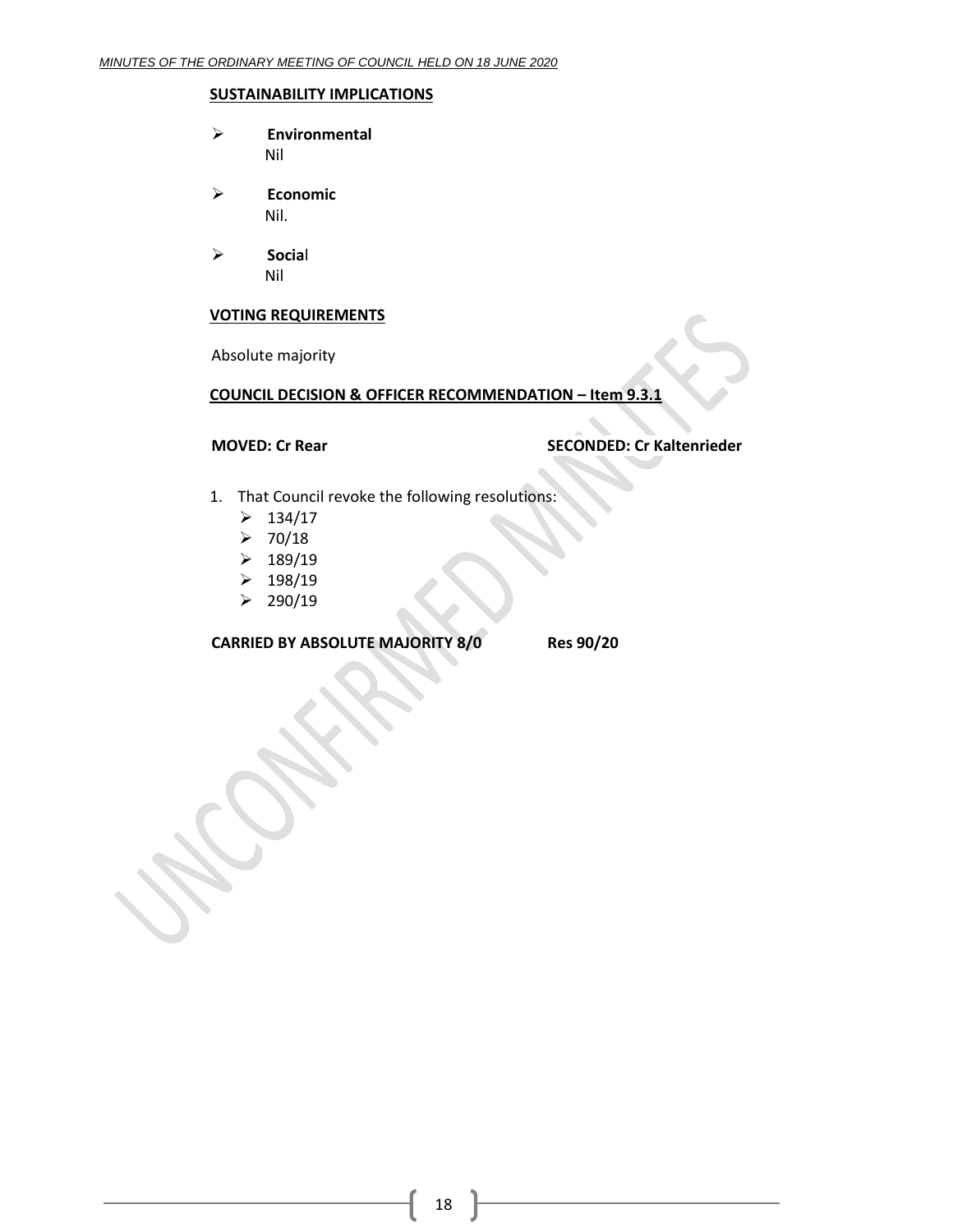#### **LAY ON THE TABLE – ITEM 9.3.2**

To be reviewed by a third party and will be reported back to the Ordinary Council meeting.

#### <span id="page-18-0"></span>**9.3.2 Shire Boyup Brook Local Planning Strategy – Final Consideration**

| Location:                                                        | Shire Boyup Brook                                                               |  |
|------------------------------------------------------------------|---------------------------------------------------------------------------------|--|
| <b>Applicant:</b>                                                | Shire Boyup Brook                                                               |  |
| File:                                                            | LPS                                                                             |  |
| <b>Disclosure of Officer Interest:</b>                           | None                                                                            |  |
| Date:                                                            | 18 June 2020                                                                    |  |
| <b>Author:</b>                                                   | A Nicoll (Town Planner)                                                         |  |
| C Smith (Chief Executive Officer)<br><b>Authorizing Officer:</b> |                                                                                 |  |
| <b>Attachments:</b>                                              | 1. Draft (advertised) Local Planning Strategy;                                  |  |
|                                                                  | <b>Schedule</b><br><b>Submissions</b><br>2.1PS<br>and<br>оt<br>Recommendations; |  |
|                                                                  | 3. Submissions.                                                                 |  |

#### **SUMMARY**

Under the *Planning and Development (Local Planning Schemes) Regulations 2015 (Regulations),* a local government must prepare a local planning strategy for its local planning scheme.

**\_\_\_\_\_\_\_\_\_\_\_\_\_\_\_\_\_\_\_\_\_\_\_\_\_\_\_\_\_\_\_\_\_\_\_\_\_\_\_\_\_\_\_\_\_\_\_\_\_\_\_\_\_\_\_\_\_\_\_**

A draft Local Planning Strategy (Strategy) has been prepared for the Shire of Boyup Brook. The Strategy sets the strategic direction for settlement growth, informs amendments to the Shire's Local Planning Scheme and informs strategic decisions in relation to land use and development over the next fifteen years.

The draft Strategy was advertised, and submissions received have been assessed, and where appropriate, recommendations made to modify the draft Strategy to address the matters raised.

Council is asked to support the draft Local Planning Strategy subject to recommended modifications and to resolve to submit the draft Strategy to the Western Australian Planning Commission for endorsement. Recommended modifications, together with a summary of submissions, are contained in the 'LPS Schedule of Submissions and Recommendations' (see attachment).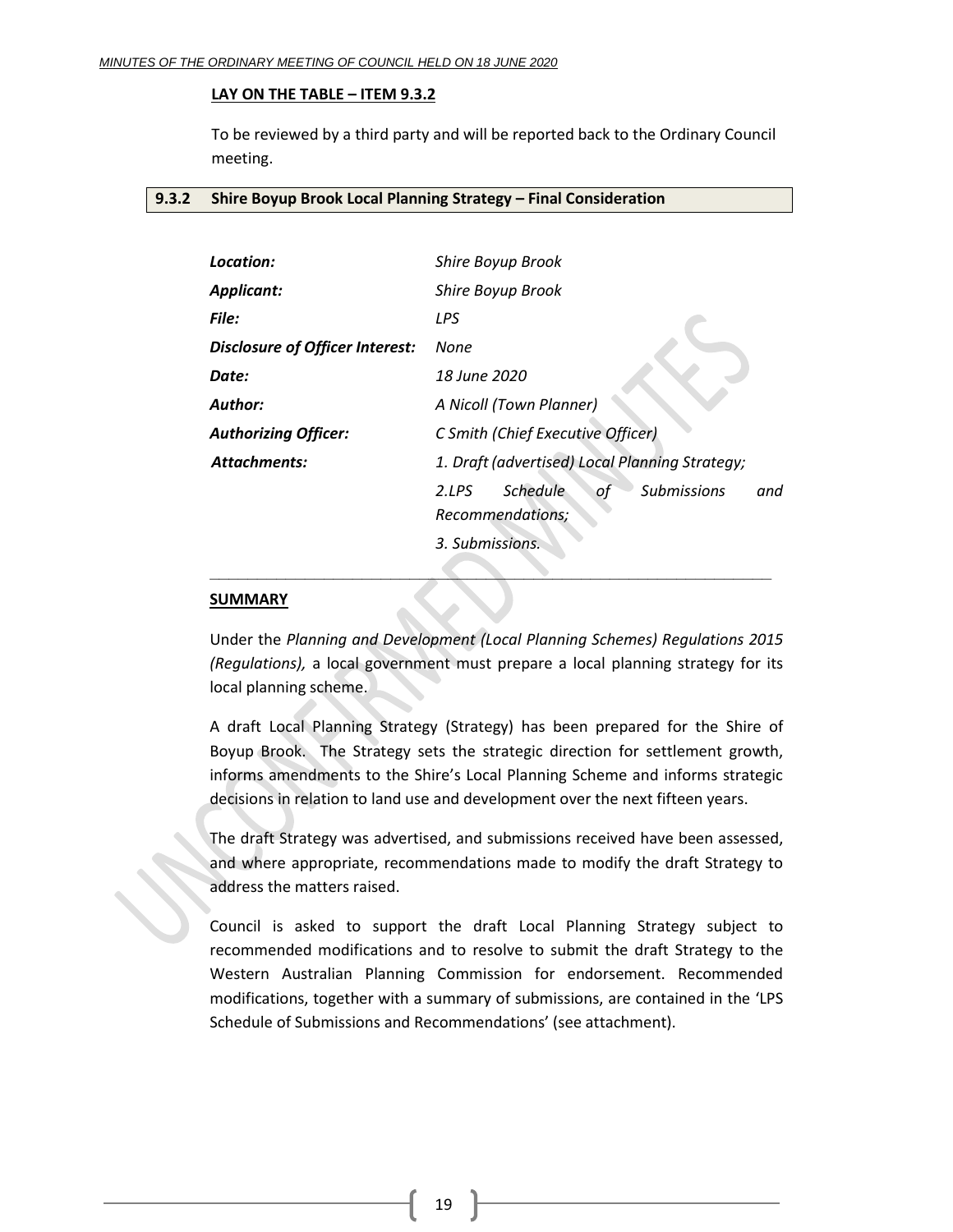#### **BACKGROUND**

The Shire of Boyup Brook does not have an endorsed 'Local Planning Strategy'.

The Shire endorsed a 'Local Rural Strategy' (LRS) in 2009 and developed a draft 'Townsite Strategy' (TS) in 2014.

On review of the draft TS, the Department of Planning (at the time) suggested that one document, being a 'Local Planning Strategy', would benefit by taking away potential for contradiction between documents (TS and LRS) and to more clearly express the strategic vision, policies and proposals of the local government.

In 2016 a draft Local Planning Strategy was developed in consultation with Shire Councillors.

The draft Strategy made a number of planning recommendations, including identifying:

- New areas for rural living lots; and
- Subdivision potential of existing residential lots, the result of an impending sewerage scheme.

The draft Strategy was then forwarded to the Department of Planning, Lands and Heritage (DPLH) with a request for approval to advertise.

The DPLH, commented that the proposal for additional rural living lots is inappropriate because of an existing oversupply and low demand. The DPLH also commented that the portrayal for subdivision potential of existing residential lots be downgraded because of a state government decision to deny funding of a sewerage scheme.

It was recommended by the DPLH that an area of land adjacent to existing developed land (Gibbs Street) may be suitable for additional residential development. It was suggested that the area may be constructed with onsite sewer and with a range of lot sizes, up to 5000 $m^2$ .

It was also recommended that the subdivision of existing rural living lots into smaller lots (1ha) may be considered to facilitate better use of existing infrastructure and services.

Shire staff made changes to the draft strategy to support recommendations by the DPLH. The Strategy was then advertised, with a total of 16 submissions received.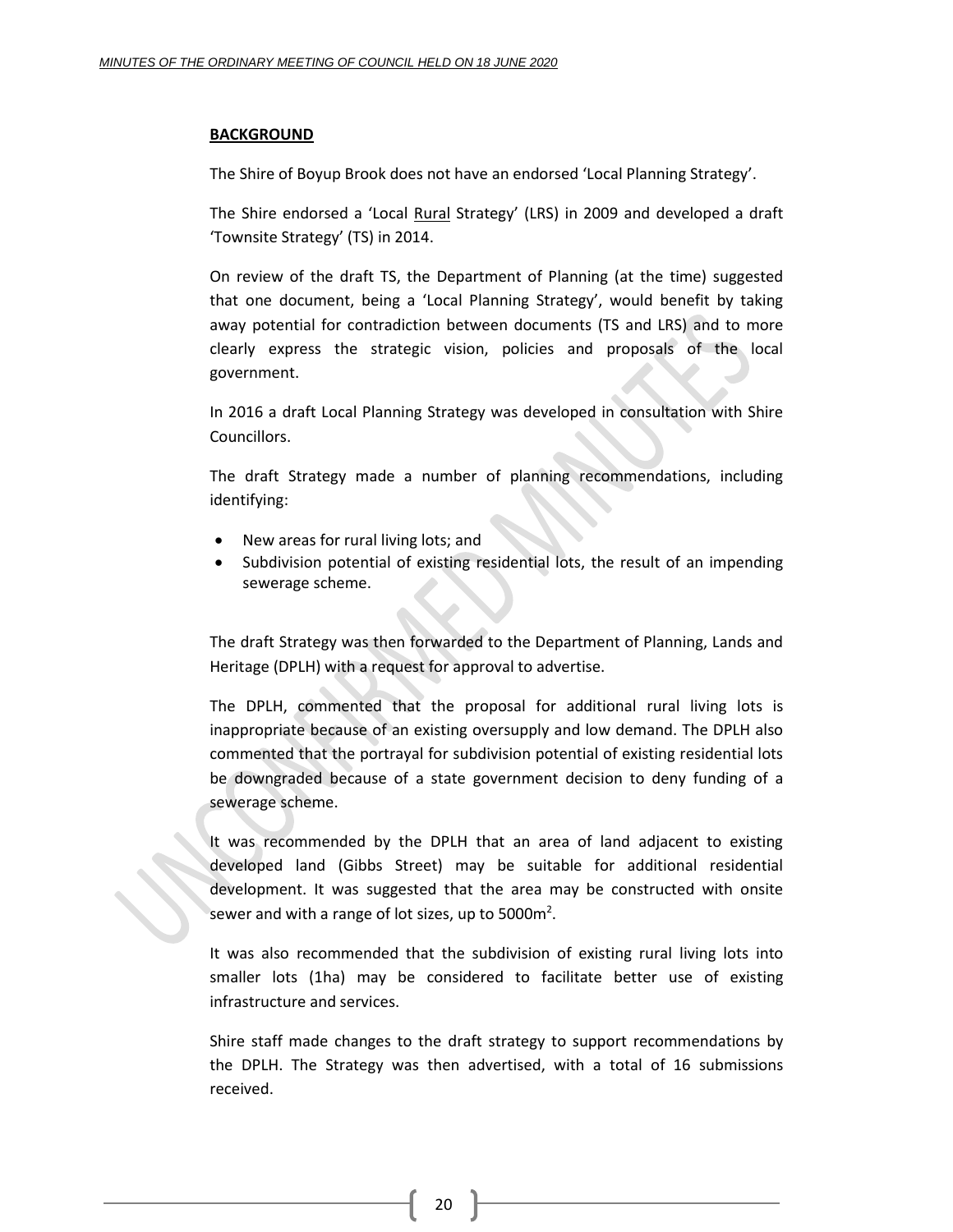Submissions were received from State Government Agencies, service providers, planning consultants and land owners. They are broadly categorised in a schedule of submissions, as follows:

- State government agencies and service providers;
- Topic specific submissions;
- General matters; and
- Shire proposed modifications.

Council is requested to support the draft Local Planning Strategy subject to the recommended modifications contained in the 'Schedule of Submissions and Recommendations' and resolve to submit the draft Strategy to the WAPC for endorsement.

#### **COMMENT**

The Western Australian Planning Commission emphasizes a need for local planning strategies to provide an overarching framework to future development, land use and governance.

The strategy developed for the Shire recommends different land use and development scenarios for various land parcels in the townsite of Boyup Brook. Twenty three (23) land parcels have been identified for a range of land use and development, including:

- 1) Industrial development;
- 2) Accommodation for aged persons;
- 3) Accommodation for tourists;
- 4) Infill development;
- 5) Residential development; and
- 6) A hub for recreation and community activities.

The strategy sees a future whereby the townsite of Boyup Brook is a safe and vibrant commercial and employment hub with a range of living opportunities and services to support aged persons, tourists and families.

Once the strategy is finally endorsed by the Western Australian Planning Commission, the strategy will become the document driving private sector investment and promoting sustainable development. It will also form the framework for legislative controls affecting development.

The submissions received from State government agencies and service providers predominately raise matters in relation to;

- Policies and the processes that govern their operations and application to the draft Strategy;
- Corrections and additional/improved information that relates to their areas of operation; and
- Suggested additional and/or improved actions.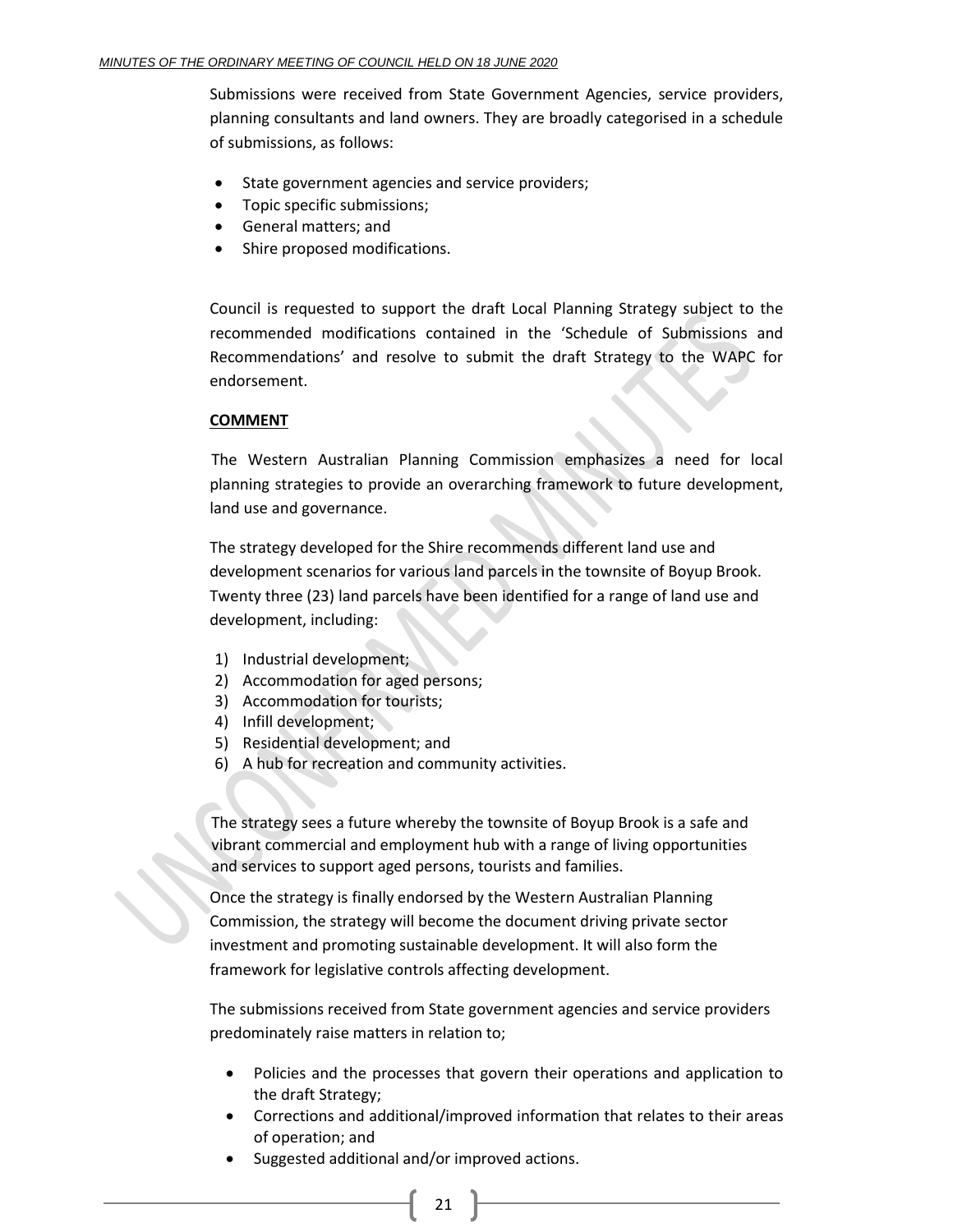In most instances, the proposed modifications by State government agencies and service providers were supported.

The submissions received in relation to the general public predominantly raise concern in regard to protecting the environment, supporting tourism and the designation of investigation areas under the draft Strategy.

In most instances, the proposed modifications by members of the public were supported.

We did receive a submission from a landholder requesting to identify their land (Lots 51, 1007 and 1118 Boyup Brook-Arthur Road) for development into 2000 $m<sup>2</sup>$ lots. Planning staff have recommended that the request be dismissed for the following reasons:

- The Local Planning Strategy has earmarked a suitable quantity of new land to satisfy current demand of varying (living) lot sizes.
- There is no need to identify any new areas beyond what is currently identified within the strategy.
- The Shire consulted with the Department of Planning Lands and Heritage (DPLH) on the idea of identifying the Lots 51, 1007 and 1118 Boyup Brook-Arthur Road for development into 2000m<sup>2</sup> lots. The DPLH recommended not including the subject land within the Strategy, as a future development site. It was calculated that land designated in the Strategy for future residential development could accommodate more than a doubling of the current townsite population.

#### **CONSULTATION**

The public advertising of the draft Local Planning Strategy commenced on 23 January 2020 and concluded on 31 March 2020. Public Notices were placed in the Manjimup Times and the Local Shire Gazette. Letters were sent to government agencies and affected landholders.

A total of 16 submissions were received. The submission details, planning officer comments and recommended actions/modifications are contained in the attached 'Schedule of Submissions and Recommendations'.

#### **STATUTORY OBLIGATIONS**

Regulation 12A of the Town Planning Regulations 1967 states:

- *1. If a Scheme envisages the zoning or classification of land, the local government shall prepare the Scheme Report under regulation 12 in the*  form of a Local Planning Strategy and forward the Local Planning *Strategy to the Commission.*
- *2. A Local Planning Strategy shall set out the long-term planning directions for the local government apply State and regional planning*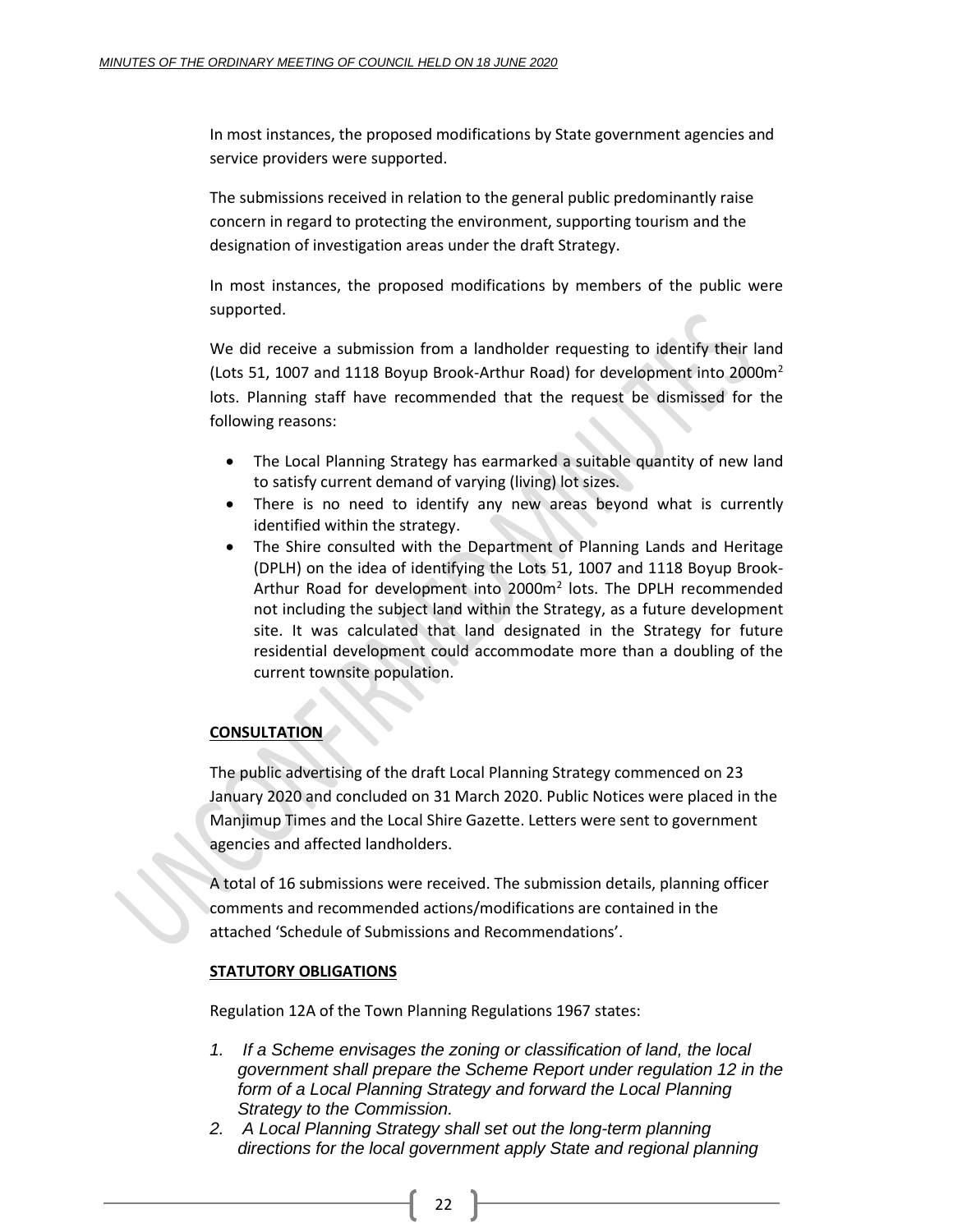*policies and provide the rationale for the zones and other provisions of the Scheme.*

#### **POLICY IMPLICATIONS**

The Local Planning Strategy will draw together several Council policies, strategies and related studies into a single overarching land use planning framework.

Once endorsed by the Commission, the strategy will become the document driving private sector investment and promoting sustainable development. It will also form the framework for legislative controls affecting development.

#### **BUDGET/FINANCIAL IMPLICATIONS**

Public advertising of the draft Boyup Brook Local Planning Strategy was undertaken in accordance with the allocated budget.

#### **STRATEGIC IMPLICATIONS**

The Shire currently does not have a Local Planning Strategy to guide developers and Councillors in making decisions and to provide direction for the Shire's Scheme.

The proposed Local Planning Strategy sets the strategic direction for settlement growth, informs future review and amendments to the Shire's Local Planning Scheme No. 2 and all other decisions in relation to land use and development over the next fifteen years.

#### **CONCLUSION**

The draft Local Planning Strategy has now completed the advertising process.

Planning staff have reviewed the draft Local Planning Strategy having regard for the submissions received and have accordingly recommended modifications. These modifications address matters raised by the submissions and improve the overall content of the draft Strategy.

It is recommended that Council, in pursuance to the *Planning and Development (Local Planning Schemes) Regulations 2015*, resolves to submit a copy of the advertised local planning strategy, the submissions and the schedule of submissions received and proposed modifications to the Western Australia Planning Commission for endorsement.

#### **VOTING REQUIREMENTS**

Absolute majority

#### **OFFICER RECOMMENDATION – Item 9.3.2**

**THAT Council, in pursuance to Clause 14 (3) of the** *Planning and Development (Local Planning Schemes) Regulations 2015***, RESOLVES to submit a copy of the advertised local planning strategy, submissions and the schedule of submissions/recommendations, to the Western Australia Planning Commission for endorsement.**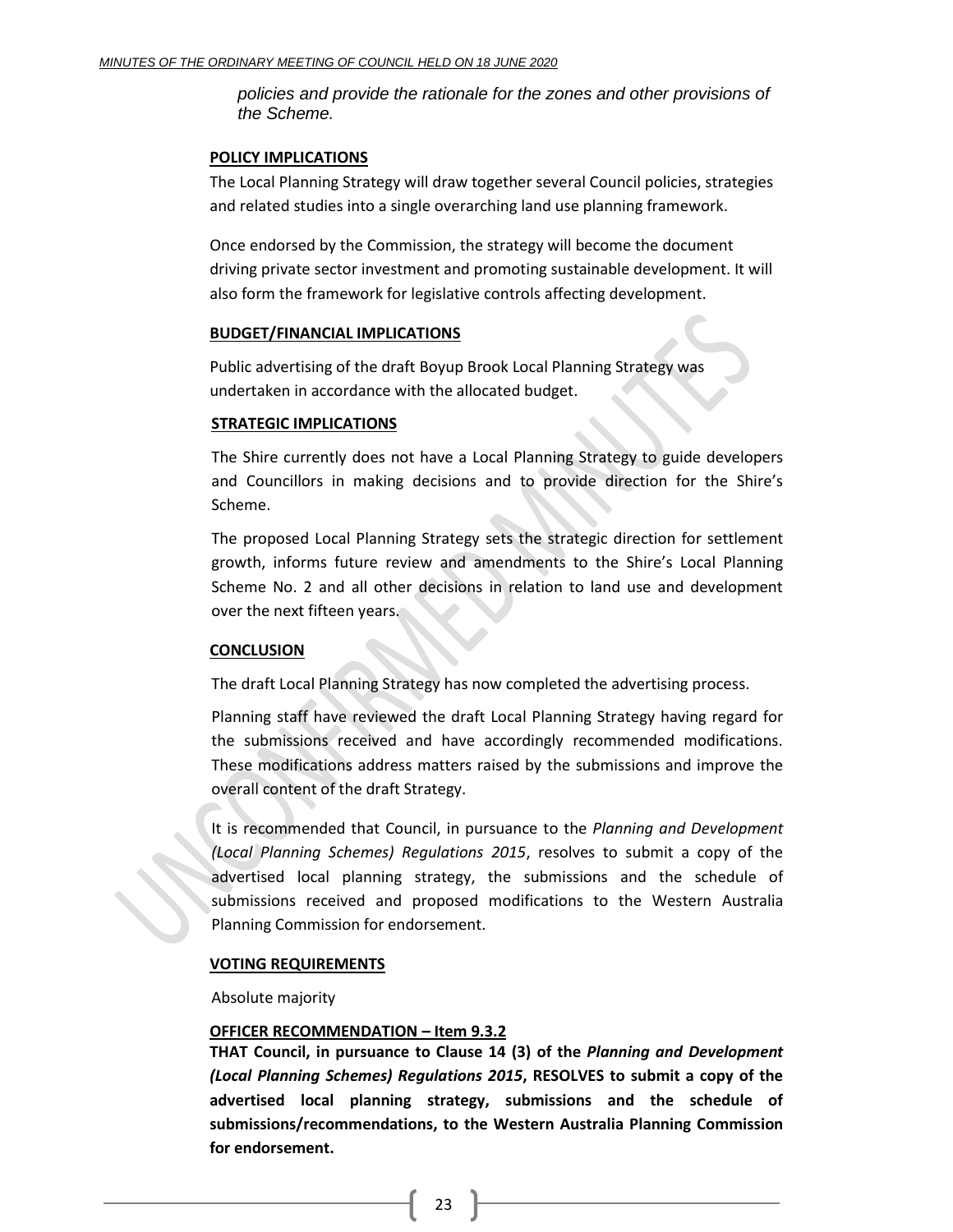#### <span id="page-23-0"></span>**9.3.3 Medical Fees and Charges**

| <b>Medical centre</b>   |
|-------------------------|
| <b>Doctors</b>          |
| FM/9/005                |
| None                    |
| 12 June 2020            |
| Christopher Smith       |
| Christopher Smith - CEO |
| Yes                     |
|                         |

#### **SUMMARY**

The new Doctors have commenced operation and identified the need to update the fees and charges for the medical centre.

\_\_\_\_\_\_\_\_\_\_\_\_\_\_\_\_\_\_\_\_\_\_\_\_\_\_\_\_\_\_\_\_\_\_\_\_\_\_\_\_\_\_\_\_\_\_\_\_\_\_\_\_\_\_\_\_\_\_\_\_\_\_\_\_\_\_\_

#### **BACKGROUND**

It is the recommendation of the new doctors that the fee structure does not adequately reflect the value of the work performed.

#### **COMMENT**

This item directly affects their proceeds and it is considered best to start this from the earliest date possible so that patients will see the linkage to the new doctors, new structure.

#### **CONSULTATION**

Medical Centre

#### **BUDGET/FINANCIAL IMPLICATIONS**

Will assist in achieving a cost neutral budget for the medical centre in 2020/21.

#### **STRATEGIC IMPLICATIONS**

Council has previously passed a resolution saying that there would be no increase in fees and charges. This resolution needs to be countenanced in the light of whether medical charges are considered separate from normal gazetted fees and charges.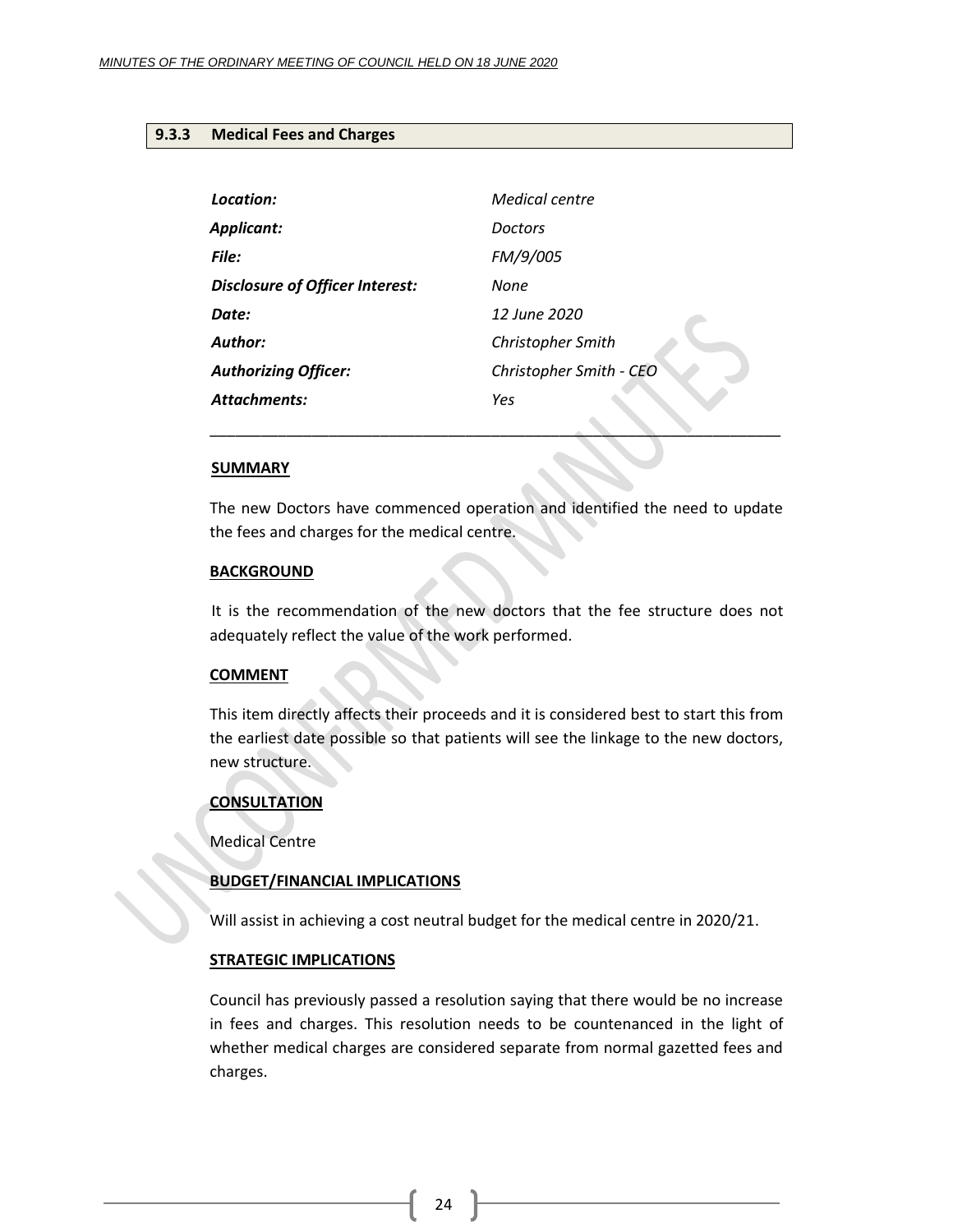#### **SUSTAINABILITY IMPLICATIONS**

- ➢ **Environmental** Nil
- ➢ **Economic** Nil.
- ➢ **Socia**l Nil

#### **VOTING REQUIREMENTS**

Simple majority

#### **MOVED INTO COMMITTEE**

**MOVED: Cr O'Connell SECONDED: Cr Alexander**

**That the Council move into a committee of the whole under clause 15.6 of the Standing Orders, Local Law No.1**.**to allow members free discussion on the matter.**

**CARRIED 8/0 Res 91/20**

**MOVED OUT OF COMMITTEE MOVED: Cr O'Connell SECONDED: Cr Rear**

**That the Council moves out of committee of the whole under clause 15.6 of the Standing Orders, Local Law No.1.**

**CARRIED 8/0 Res** 92/20

**COUNCIL DECISION & OFFICER RECOMMENDATION – Item 9.3.3 MOVED: Cr Oversby SECONDED: Cr Kaltenrieder**

That Council agrees to the changes in fees and charges listed in the attached schedule are implemented from 1 July 2020.

Cr Rear left the Chambers at 5.19pm Cr Rear returned to the Chambers at 5.20pm

#### **AMENDMENT**

**MOVED: Cr Alexander SECONDED: Cr O'Connell**

That Council agrees to the changes in fees and charges listed in the attached schedule be implemented from Monday 22nd June 2020.

**CARRIED 8/0 Res 93/20**

#### **MOTION**

That Council agrees to the changes in fees and charges listed in the attached schedule be implemented from Monday 22nd June 2020. **CARRIED 7/1 Res 94/20**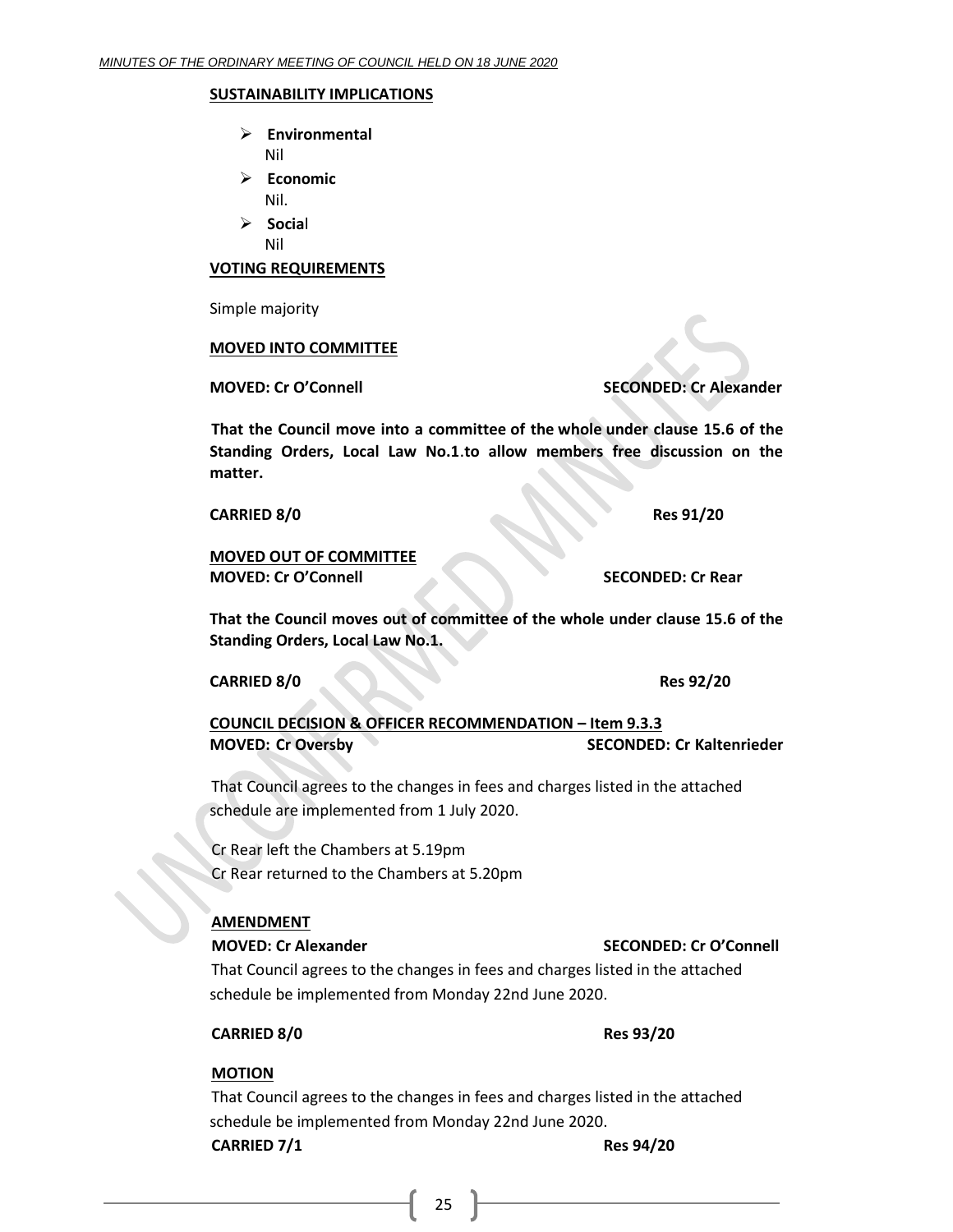#### **WITHDRAWN – ITEM 9.3.4**

The CEO will seek further information in relation to the Sale Yards.

#### <span id="page-25-0"></span>**9.3.4 Sale Yards**

| Location:                              | Saleyards                           |
|----------------------------------------|-------------------------------------|
| Applicant:                             | <b>Environmental Health Officer</b> |
| File:                                  | R33552                              |
| <b>Disclosure of Officer Interest:</b> | None                                |
| Date:                                  | 12 June 2020                        |
| <b>Author:</b>                         | Christopher Smith                   |
| <b>Authorizing Officer:</b>            | Christopher Smith - CEO             |
| <b>Attachments:</b>                    | Yes                                 |
|                                        |                                     |

#### **SUMMARY**

The washdown facility at the Saleyards is presenting an environmental issue which needs to be addressed.

\_\_\_\_\_\_\_\_\_\_\_\_\_\_\_\_\_\_\_\_\_\_\_\_\_\_\_\_\_\_\_\_\_\_\_\_\_\_\_\_\_\_\_\_\_\_\_\_\_\_\_\_\_\_\_\_\_\_\_\_\_\_\_\_\_\_\_

#### **BACKGROUND**

Daniel Bleechmore has been using the site to wash down his trucks for some time. He does not pay a fee for this benefit although he has been paying for water and electricity at cost. I have had numerous conversations with him in respect of keeping the site clean. He is now refusing to do the clean-up.

#### **COMMENT**

The attached report is self-explanatory.

#### **CONSULTATION**

Mr Bleechmore refused to accept my view that he was obliged to maintain the site.

I asked him to contact a Councillor if he chose to disagree with my determination.

#### **STATUTORY OBLIGATIONS**

Environmental contamination

#### **POLICY IMPLICATIONS**

Nil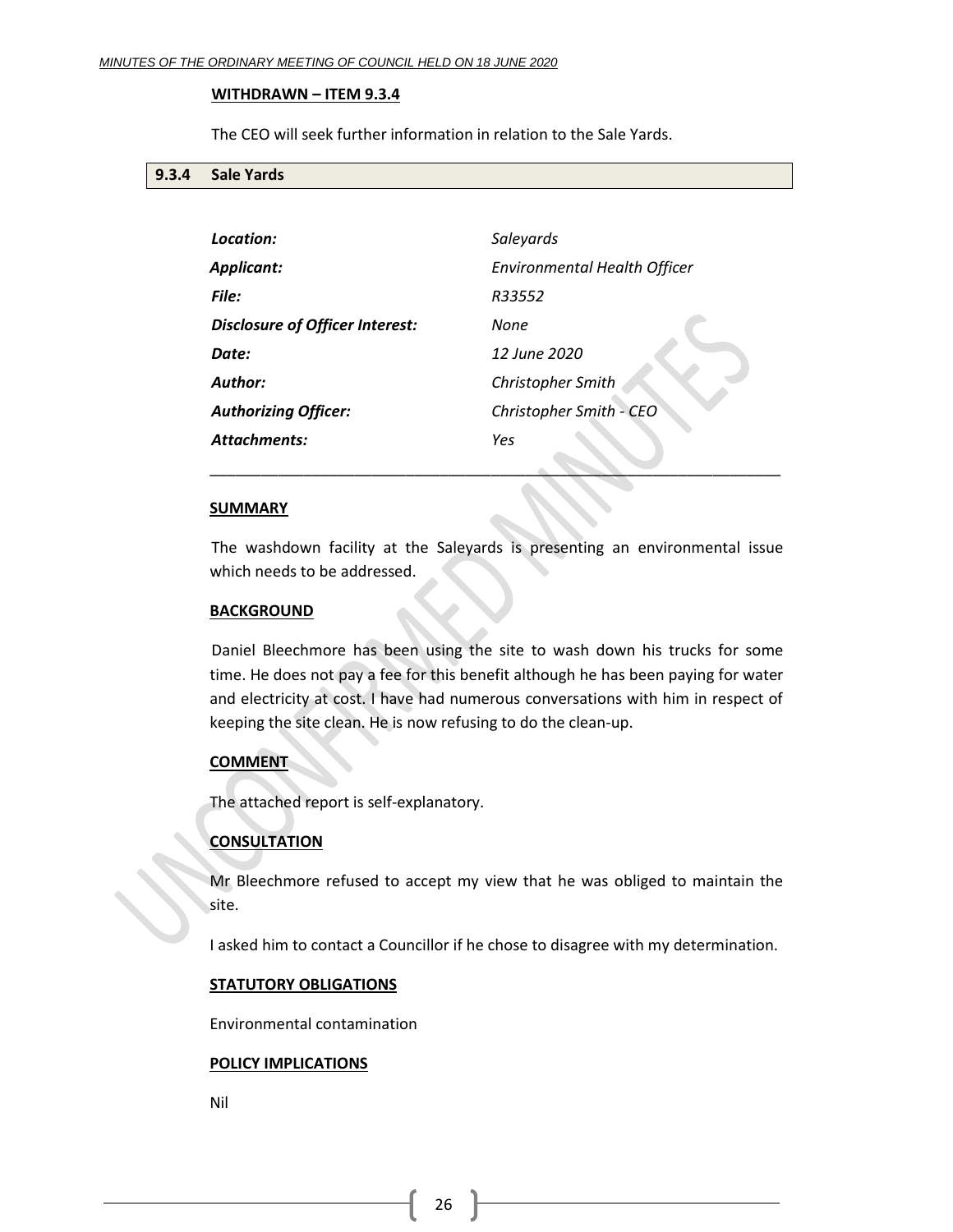#### **BUDGET/FINANCIAL IMPLICATIONS**

The current situation at the Saleyards will cost Council up to \$5,000 to remedy.

#### **SUSTAINABILITY IMPLICATIONS**

- ➢ **Environmental** See report
- ➢ **Economic** Nil.
- ➢ **Socia**l Nil

#### **VOTING REQUIREMENTS**

Simple majority

#### **MOVED INTO COMMITTEE**

**MOVED: Cr O'Connell SECONDED: Cr Alexander**

**That the Council move into a committee of the whole under clause 15.6 of the Standing Orders, Local Law No.1**.**to allow members free discussion on the matter.**

**CARRIED 7/1 Res 95/20**

#### **MOVED OUT OF COMMITTEE**

**MOVED: Cr Alexander SECONDED: Cr Kaltenrieder**

**That the Council moves out of committee of the whole under clause 15.6 of the Standing Orders, Local Law No.1.**

**CARRIED 8/0 Res 96/20**

#### **OFFICER RECOMMENDATION – Item 9.3.4**

That Council agree to the wash down facility at the Saleyards be shut down from 30 June 2020 and that Council rehabilitate the site within next year's budget.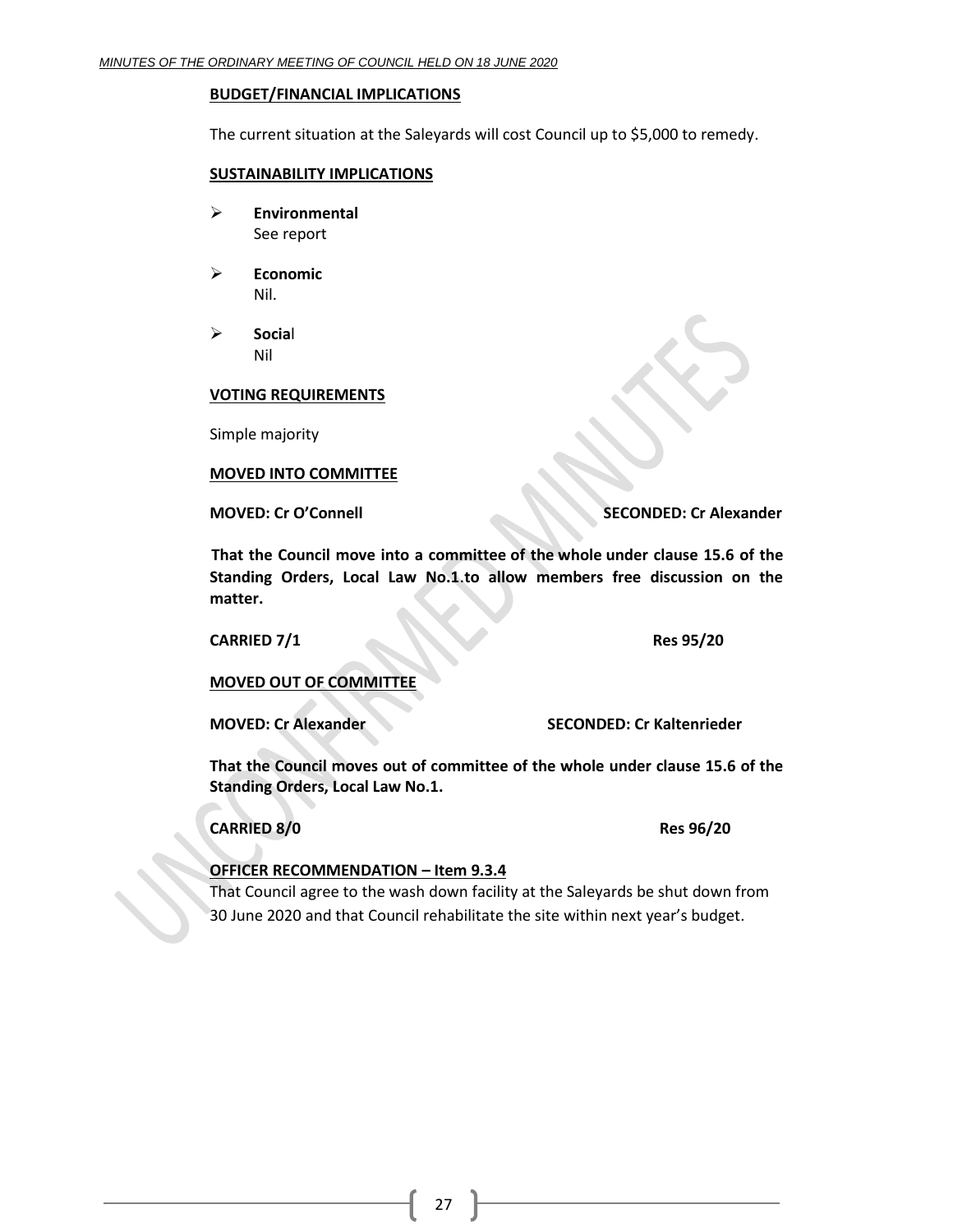#### <span id="page-27-0"></span>**9.3.5 Policy Documents review**

| Location:                       | Main Office                  |
|---------------------------------|------------------------------|
| <b>Applicant:</b>               | N/a                          |
| File:                           | Policy                       |
| Disclosure of Officer Interest: | None                         |
| Date:                           | 12 June 2020                 |
| Author:                         | Christopher Smith            |
| <b>Authorizing Officer:</b>     | Christopher Smith - CEO      |
| <b>Attachments:</b>             | previously provided by email |
|                                 |                              |

#### **SUMMARY**

Council is required to review all Policies on an annual basis.

#### **BACKGROUND**

In previous years not all policies have been reviewed. As the new CEO I have reviewed all policies, marked up my suggestions where necessary and emailed to all Councillors. This recommendation is seen as the conclusion of this process for this financial year. A more comprehensive approach will be considered next year including looking at the model policies suggested by LGA expert Margaret Hemsley.

#### **COMMENT**

Generally, the Council Policies have historically been carefully drafted and should not be automatically considered in need of change.

#### **CONSULTATION**

Via email over the last month

#### **STATUTORY OBLIGATIONS**

To comply with the requirements of the Local Government Financial Regulations.

#### **POLICY IMPLICATIONS**

Updating policies where required.

#### **BUDGET/FINANCIAL IMPLICATIONS**

Nil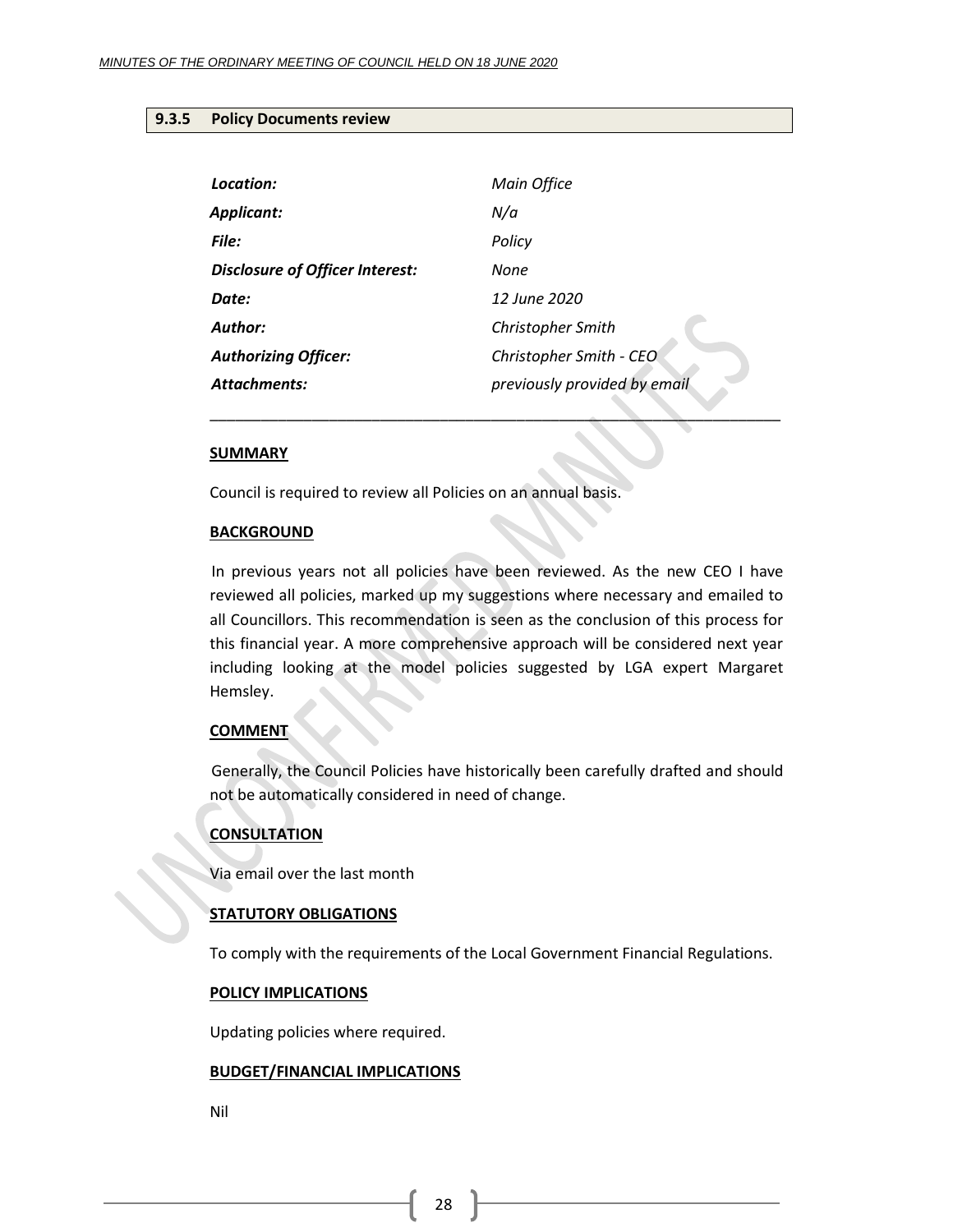#### **STRATEGIC IMPLICATIONS**

Nil

#### **SUSTAINABILITY IMPLICATIONS**

- ➢ **Environmental** Nil
- ➢ **Economic** Nil.
- ➢ **Socia**l Nil

#### **VOTING REQUIREMENTS**

Simple majority

#### **COUNCIL DECISION & OFFICER RECOMMENDATION – Item 9.3.5**

#### **MOVED: Cr O'Connell SECONDED: Cr Oversby**

That Council records in the minutes that all policies have been reviewed in the financial year ending 30 June 2020.

#### **CARRIED 8/0 Res 97/20**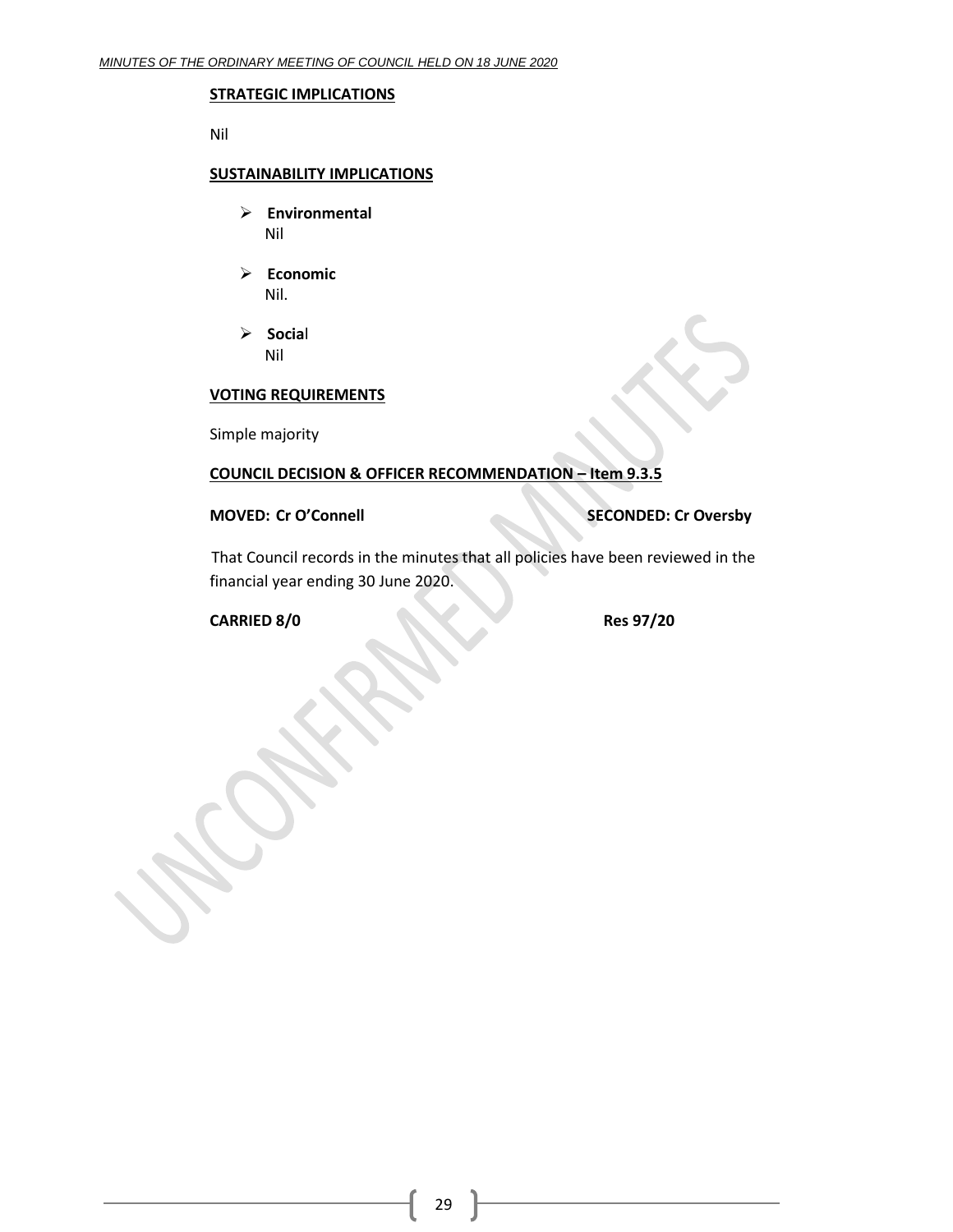#### <span id="page-29-1"></span><span id="page-29-0"></span>**10 COMMITTEE MINUTES**

#### **10.1 Rylington Park Transitional Committee – 14 May 2020**

#### **COUNCIL DECISION & OFFICER RECOMMENDATION - Item 10.1**

#### **MOVED: Cr O'Connell SECONDED: Cr Rear**

That the minutes of the Rylington Park Transitional Committee Meeting held on Thursday 14 May 2020 be confirmed as an accurate record.

#### **CARRIED 8/0 Res 98/20**

#### <span id="page-29-2"></span>**11 MOTIONS OF WHICH PREVIOUS NOTICE HAS BEEN GIVEN** Nil

## <span id="page-29-3"></span>**12 URGENT BUSINESS BY APPROVAL OF THE PRESIDENT OR A MAJORITY OF COUNCILLORS PRESENT**

#### <span id="page-29-4"></span>**12.1 Grant Agreement signed under seal for the Boyup Brook Visitor Tower**

| Location:                       | N/A                                                   |
|---------------------------------|-------------------------------------------------------|
| <b>Applicant:</b>               | N/A                                                   |
| File:                           | Tower                                                 |
| Disclosure of Officer Interest: | None                                                  |
| Date:                           | 18 June 2020                                          |
| <b>Authors:</b>                 | Joanna Kaye - Research and Development<br>Coordinator |
| <b>Authorizing Officer:</b>     | Chris Smith CEO                                       |
| <b>Attachments:</b>             | Yes. Grant Agreement to be signed<br>and sealed.      |

#### **SUMMARY**

The purpose of this report is to complete the grant agreement to write the Boyup Brook Visitor Tower Business Case and sign and affix the Shire of Boyup Brook seal.

*\_\_\_\_\_\_\_\_\_\_\_\_\_\_\_\_\_\_\_\_\_\_\_\_\_\_\_\_\_\_\_\_\_\_\_\_\_\_\_\_\_\_\_\_\_\_\_\_\_\_\_\_\_\_\_\_\_\_\_\_\_\_\_\_\_\_\_\_\_\_\_\_*

#### **BACKGROUND**

The Shire of Boyup Brook has received a \$10,000 grant from the South West Development Commission for Business Case development for the Visitor Tower project.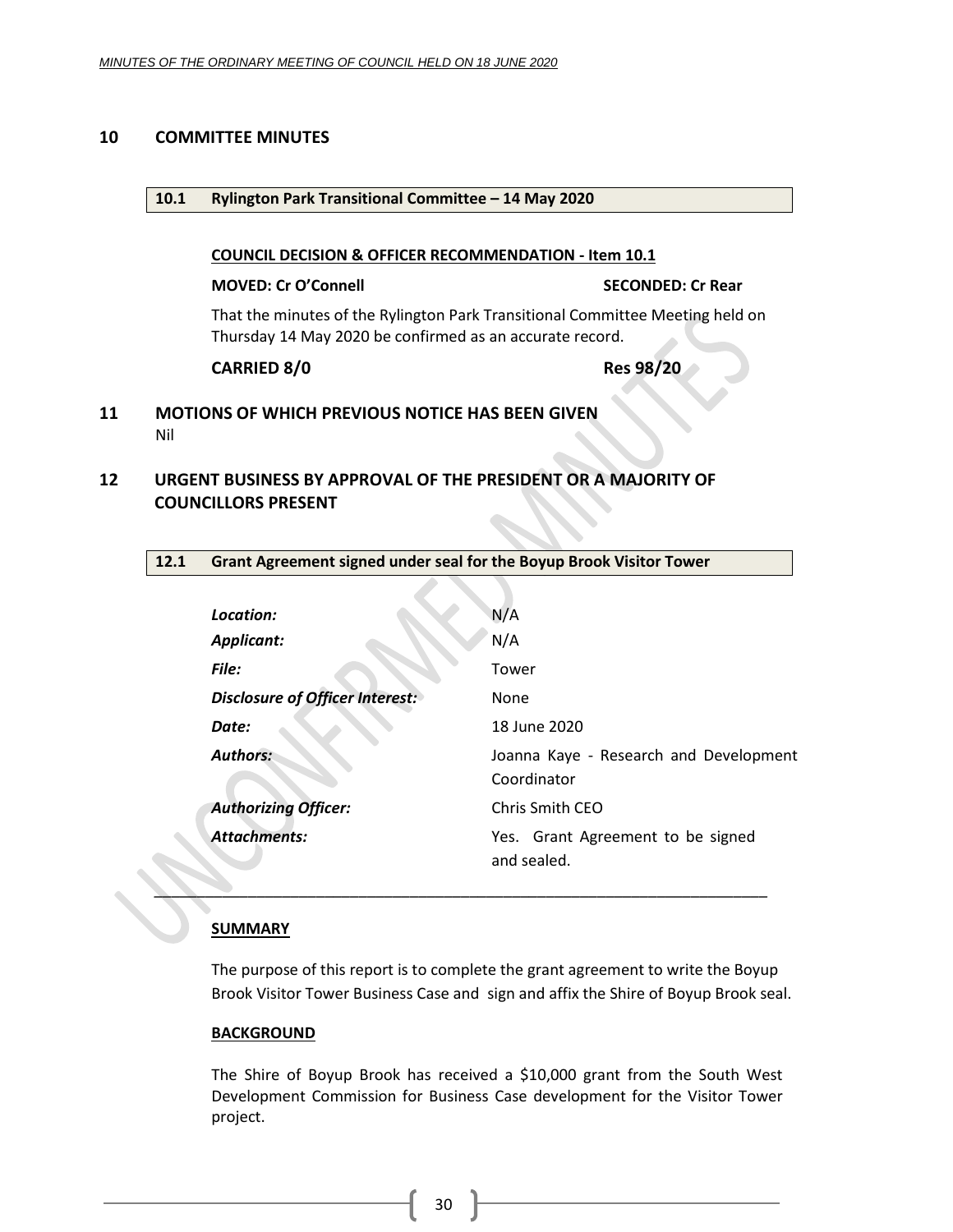#### **COMMENT**

The Execution of the agreement must be completed by Monday 22<sup>nd</sup> June 2020. The grant agreement must be signed under common seal.

#### **CONSULTATION**

Manager of Governance

#### **STATUTORY OBLIGATIONS** - Nil

#### **POLICY IMPLICATIONS** – Yes

| <b>POLICY NO.</b>     | A.09                                                                    |
|-----------------------|-------------------------------------------------------------------------|
| <b>POLICY SUBJECT</b> | Use of Common Seal and the Signatories for<br><b>Contract Execution</b> |
| <b>ADOPTION DATE</b>  | 17 June 2004                                                            |
| <b>VARIATION DATE</b> | 22 December 2007                                                        |

#### **Objective**

To set out the procedures to be followed when there is a requirement to use the common seal.

#### **Statement**

The following applies to the use of the common seal and signatures when a document requires this method of completion:-

- is to be used only when Council has previously authorised the action contained  $\mathbf{1}$ within the document being signed;
- $\overline{2}$ be affixed in the presence of the Shire President and Chief Executive Officer.

The document is to be completed in the following manner:-

The common seal of Shire of Boyup Brook was hereunto affixed and signed by the authority of a resolution of the Council in the presence of:

**Shire President** 

**Chief Executive Officer** 

 $\overline{\phantom{a}}$ 

#### **BUDGET/FINANCIAL IMPLICATIONS**

The budget will be amended to include \$10,000 income and \$5,000 contribution for this project.

#### **STRATEGIC IMPLICATIONS** - Yes  $\mathbf{r}$

| Create land use capacity for<br>Planned<br>development<br>industry | <b>Progress Local Planning Strategy to</b><br>ensure commercial and industrial<br>opportunities are maximised.<br>Advocate for provision of sewerage<br>solutions to permit more intensive land<br>use in town. |
|--------------------------------------------------------------------|-----------------------------------------------------------------------------------------------------------------------------------------------------------------------------------------------------------------|
|--------------------------------------------------------------------|-----------------------------------------------------------------------------------------------------------------------------------------------------------------------------------------------------------------|

#### **VOTING REQUIREMENTS**

Absolute Majority